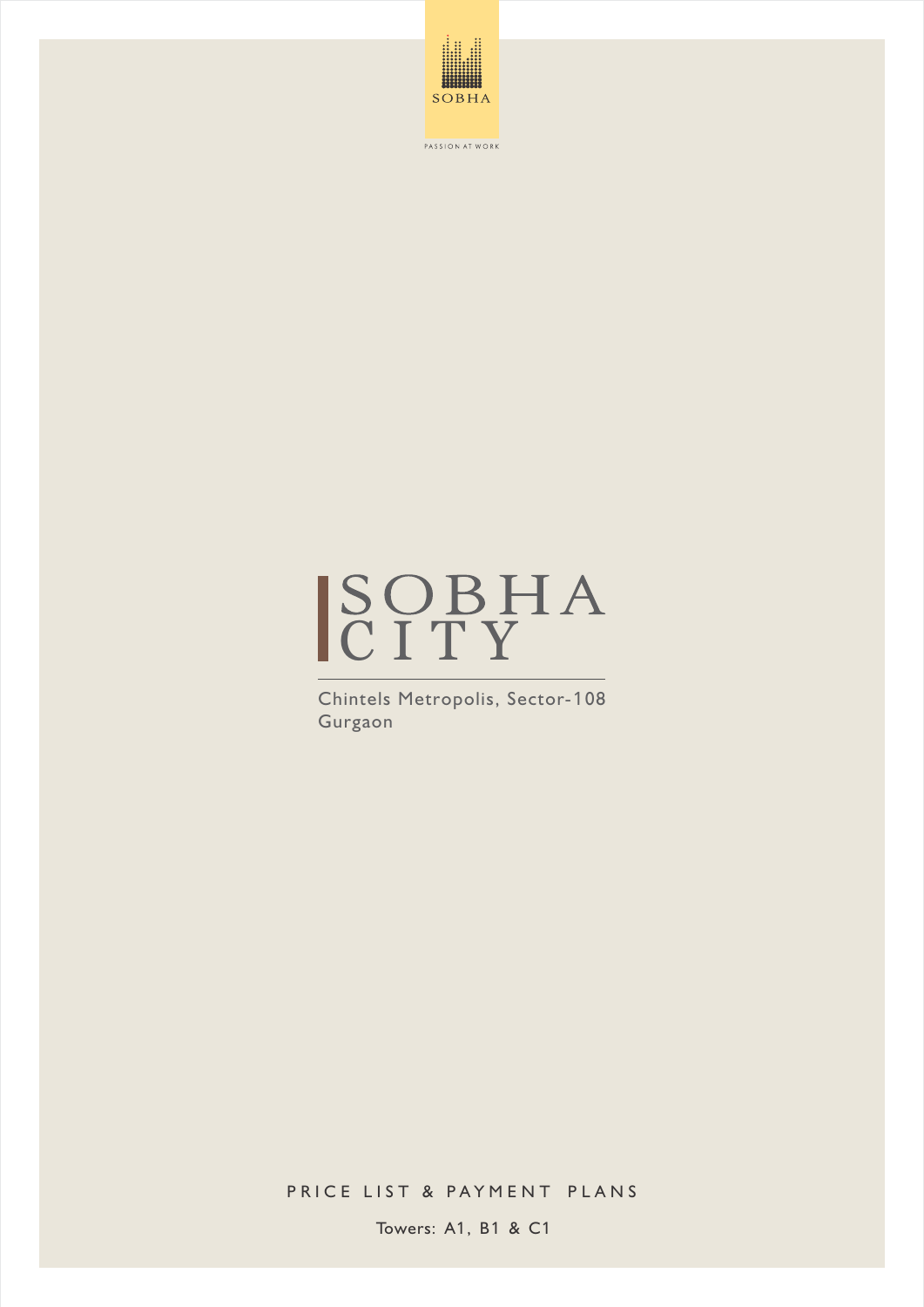

## **TOWER A**1

| Unit Particulars                       |  |
|----------------------------------------|--|
| Type of Apartment                      |  |
| Saleable Built-up Area in sq.ft. (SBA) |  |

| Basic Sale Value                                        |            |
|---------------------------------------------------------|------------|
| Basic Sale Value in ₹ (BSV)                             | 12,302,037 |
| Goods and Services Tax in $\bar{\tau}$ (GST)            | 1,476,244  |
| Basic Sale Value with GST in $\bar{\tau}$ (A = BSV+GST) | 13,778,281 |

| <b>Preferred Location Charges</b>                             |               |
|---------------------------------------------------------------|---------------|
| Green facing - $\bar{\tau}$ 350 / sq.ft. - to be added to BSV | As Applicable |

| Other Charges                                                                                  |            |
|------------------------------------------------------------------------------------------------|------------|
| External & Infrastructure Development Charges (EDC & IDC) in $\bar{\tau}$                      | 383.921    |
| Clubhouse Charges including GST in $\bar{\tau}$                                                | 295,000    |
| Service Charges (Charges for Electricity, Water, Sewerage, etc.) including GST in $\bar{\tau}$ | 177,000    |
| Maintenance Deposit in $\bar{\tau}$                                                            | 276,202    |
| Total Other Charges in $\bar{\tau}$ (B)                                                        | 1,132,123  |
| Total Sale Value excluding Registration & Stamp Duty in $\bar{\tau}$ (C = A+B)                 | 14,910,404 |

| Payment Schedule                                                                                                                                                    |              |
|---------------------------------------------------------------------------------------------------------------------------------------------------------------------|--------------|
| Expression of Interest Amount in $\bar{\tau}$ (EOI)                                                                                                                 | 300,000      |
| Amount Payable within 30 Days from EOI Date (Less EOI Amount Paid)                                                                                                  | $10\%$ of A  |
| EDC & IDC Charges Payable within 30 Days from EOI Date                                                                                                              | 100%         |
| Amount Payable within 90 Days from EOI Date                                                                                                                         | 72.5% of A   |
| On Completion of Internal Plastering in all the Apartments Excluding Balconies, Utilities, Common Area, Shafts, Ducts etc.<br>/ 31st March 2020, whichever is later | 12.5% of $A$ |
| On Offer of Possession - Basic Sale Value (A) & 100% Other Charges (B) excluding EDC & IDC                                                                          | $5\%$ of A   |

Notes: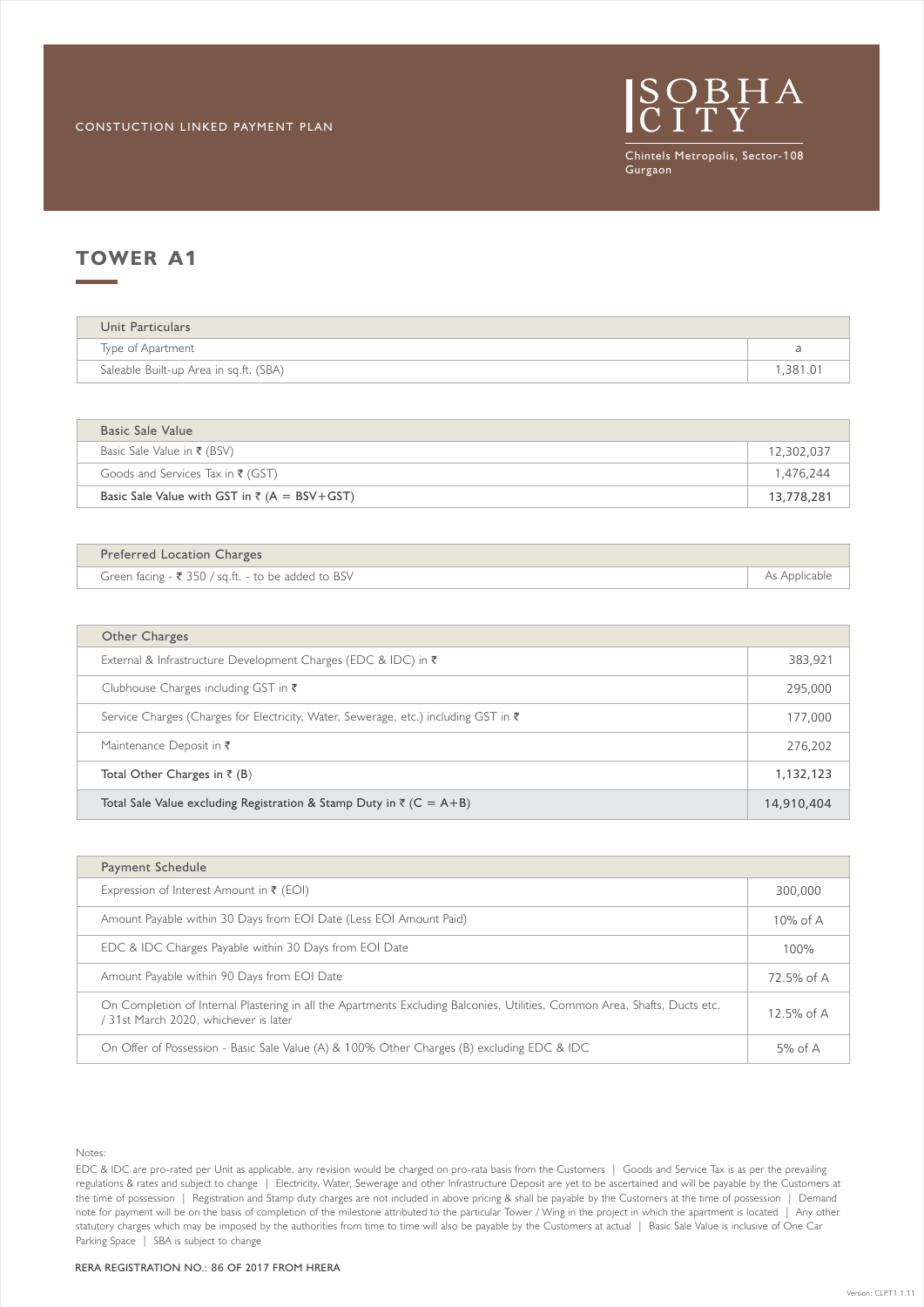

### **TOWER A**1 **& B**1

| Unit Particulars                       |        |
|----------------------------------------|--------|
| Type of Apartment                      |        |
| Saleable Built-up Area in sq.ft. (SBA) | 711 29 |

| Basic Sale Value                                        |            |
|---------------------------------------------------------|------------|
| Basic Sale Value in ₹ (BSV)                             | 15.244.171 |
| Goods and Services Tax in $\bar{\tau}$ (GST)            | 1.829.301  |
| Basic Sale Value with GST in $\bar{\tau}$ (A = BSV+GST) | 17,073,472 |

| Green facing - ₹ 350 / sq.ft. - to be added to BSV<br>As Applicable |  |
|---------------------------------------------------------------------|--|

| Other Charges                                                                                  |            |
|------------------------------------------------------------------------------------------------|------------|
| External & Infrastructure Development Charges (EDC & IDC) in $\bar{\tau}$                      | 475.739    |
| Clubhouse Charges including GST in $\bar{\tau}$                                                | 295,000    |
| Service Charges (Charges for Electricity, Water, Sewerage, etc.) including GST in $\bar{\tau}$ | 236,000    |
| Maintenance Deposit in $\bar{\tau}$                                                            | 342,258    |
| Total Other Charges in $\bar{\tau}$ (B)                                                        | 1,348,997  |
| Total Sale Value excluding Registration & Stamp Duty in $\bar{\tau}$ (C = A+B)                 | 18,422,469 |

| Payment Schedule                                                                                                                                                    |             |
|---------------------------------------------------------------------------------------------------------------------------------------------------------------------|-------------|
| Expression of Interest Amount in $\bar{\tau}$ (EOI)                                                                                                                 | 300,000     |
| Amount Payable within 30 Days from EOI Date (Less EOI Amount Paid)                                                                                                  | $10\%$ of A |
| EDC & IDC Charges Payable within 30 Days from EOI Date                                                                                                              | 100%        |
| Amount Payable within 90 Days from EOI Date                                                                                                                         | 72.5% of A  |
| On Completion of Internal Plastering in all the Apartments Excluding Balconies, Utilities, Common Area, Shafts, Ducts etc.<br>/ 31st March 2020, whichever is later | 12.5% of A  |
| On Offer of Possession - Basic Sale Value (A) & 100% Other Charges (B) excluding EDC & IDC                                                                          | $5%$ of A   |

Notes: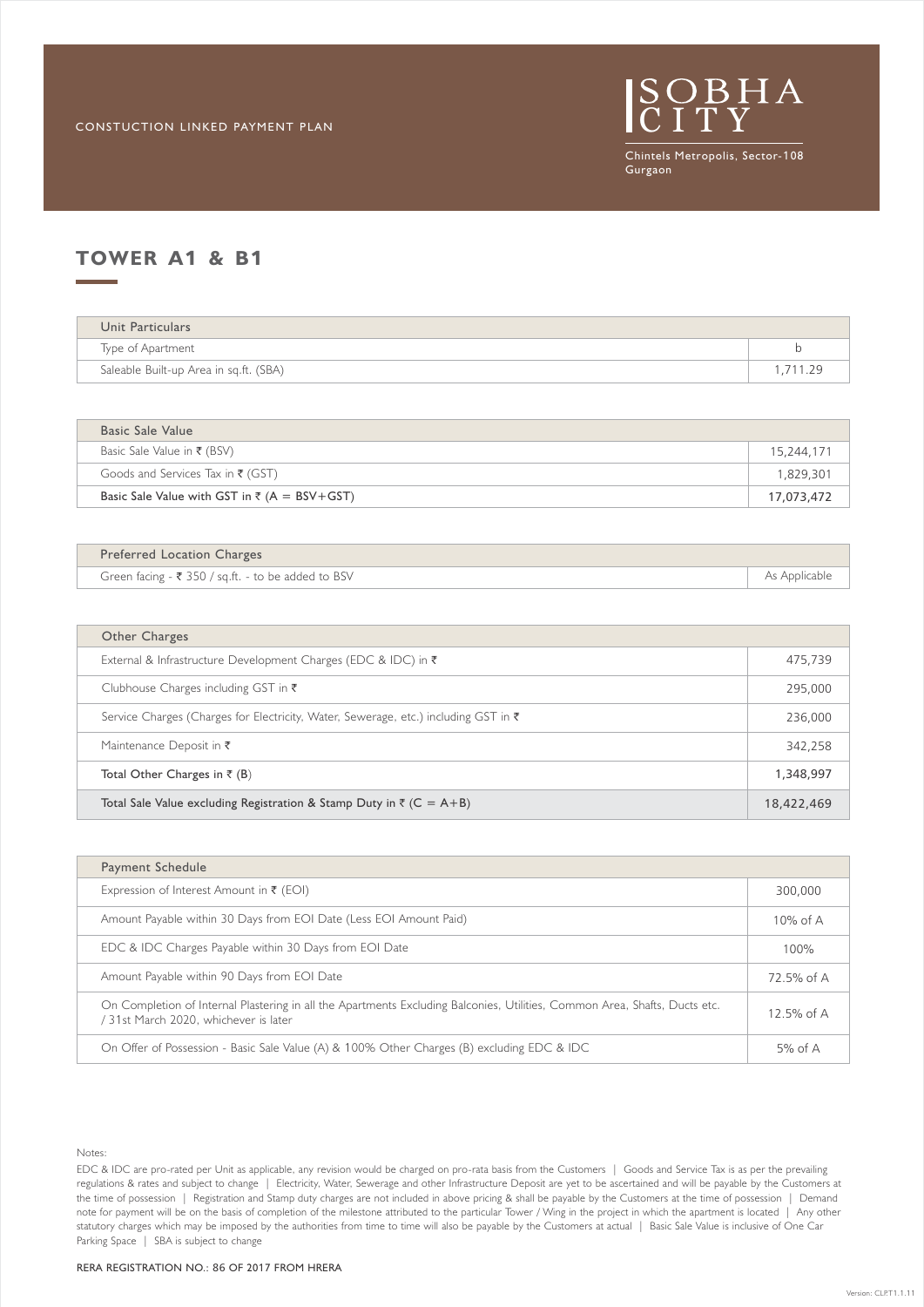

### **TOWER B**1

| Unit Particulars                       |          |
|----------------------------------------|----------|
| Type of Apartment                      |          |
| Saleable Built-up Area in sq.ft. (SBA) | 2,003.45 |

| Basic Sale Value                                        |            |
|---------------------------------------------------------|------------|
| Basic Sale Value in ₹ (BSV)                             | 17,846,733 |
| Goods and Services Tax in $\bar{\tau}$ (GST)            | 2,141,608  |
| Basic Sale Value with GST in $\bar{\tau}$ (A = BSV+GST) | 19,988,341 |

| <b>Preferred Location Charges</b>                  |               |
|----------------------------------------------------|---------------|
| Green facing - ₹ 350 / sq.ft. - to be added to BSV | As Applicable |

| Other Charges                                                                       |            |
|-------------------------------------------------------------------------------------|------------|
| External & Infrastructure Development Charges (EDC & IDC) in $\bar{\tau}$           | 556,959    |
| Clubhouse Charges including GST in $\bar{\tau}$                                     | 295,000    |
| Service Charges (Charges for Electricity, Water, Sewerage, etc.) including GST in ₹ | 236,000    |
| Maintenance Deposit in $\bar{\tau}$                                                 | 400.690    |
| Total Other Charges in $\bar{\tau}$ (B)                                             | 1.488.649  |
| Total Sale Value excluding Registration & Stamp Duty in $\bar{z}$ (C = A+B)         | 21,476,990 |

| Payment Schedule                                                                                                                                                    |             |
|---------------------------------------------------------------------------------------------------------------------------------------------------------------------|-------------|
| Expression of Interest Amount in $\bar{\tau}$ (EOI)                                                                                                                 | 300,000     |
| Amount Payable within 30 Days from EOI Date (Less EOI Amount Paid)                                                                                                  | $10\%$ of A |
| EDC & IDC Charges Payable within 30 Days from EOI Date                                                                                                              | 100%        |
| Amount Payable within 90 Days from EOI Date                                                                                                                         | 72.5% of A  |
| On Completion of Internal Plastering in all the Apartments Excluding Balconies, Utilities, Common Area, Shafts, Ducts etc.<br>/ 31st March 2020, whichever is later | 12.5% of A  |
| On Offer of Possession - Basic Sale Value (A) & 100% Other Charges (B) excluding EDC & IDC                                                                          | $5%$ of A   |

Notes: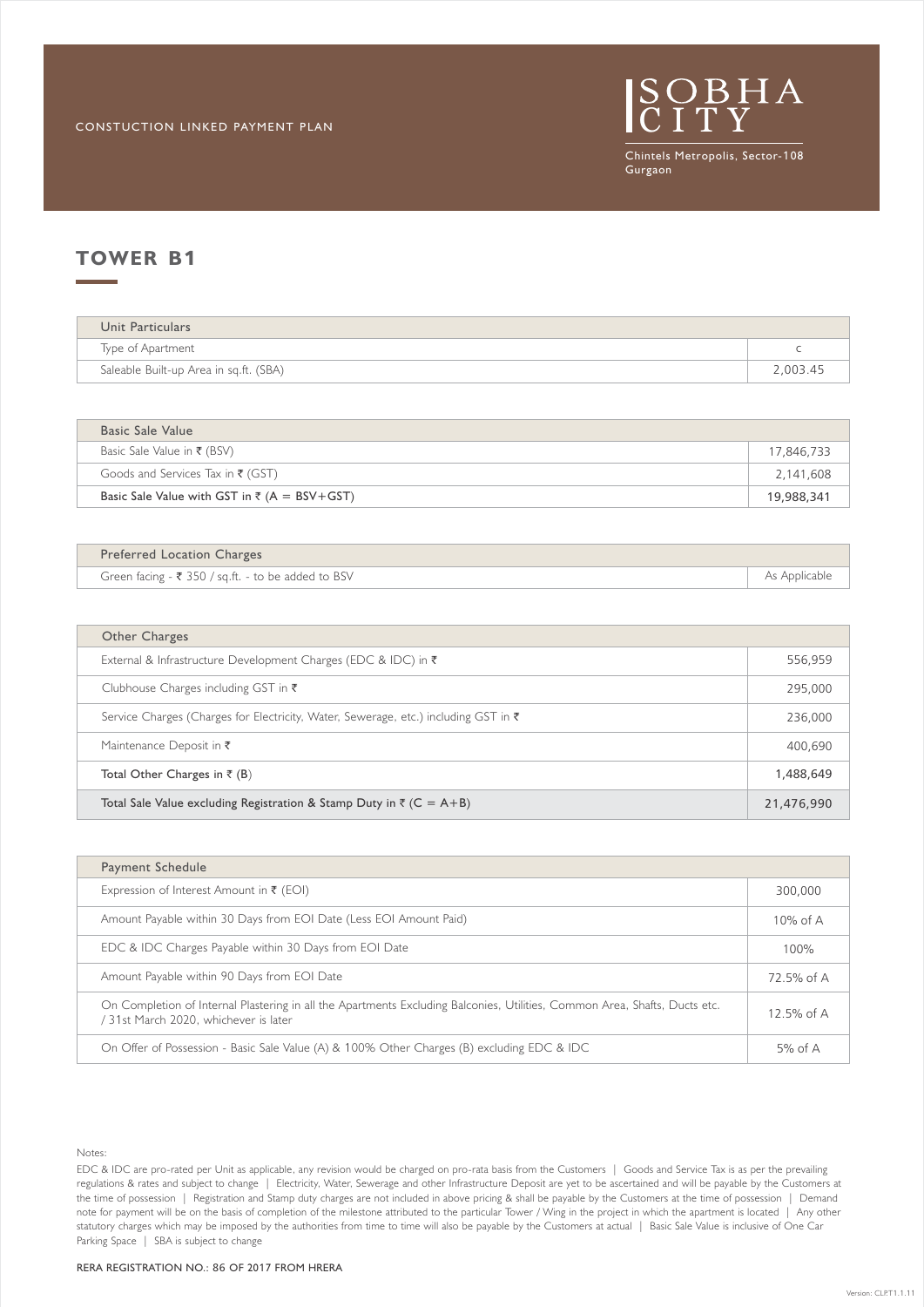

| Unit Particulars                       |          |
|----------------------------------------|----------|
| Type of Apartment                      |          |
| Saleable Built-up Area in sq.ft. (SBA) | 2,072.90 |

| Basic Sale Value                                        |            |
|---------------------------------------------------------|------------|
| Basic Sale Value in ₹ (BSV)                             | 19,294,553 |
| Goods and Services Tax in $\bar{\tau}$ (GST)            | 2,315,346  |
| Basic Sale Value with GST in $\bar{\tau}$ (A = BSV+GST) | 21,609,899 |

| <b>Preferred Location Charges</b>                  |               |
|----------------------------------------------------|---------------|
| Green facing - ₹ 500 / sq.ft. - to be added to BSV | As Applicable |
|                                                    |               |

| Other Charges                                                                       |            |
|-------------------------------------------------------------------------------------|------------|
| External & Infrastructure Development Charges (EDC & IDC) in ₹                      | 576.266    |
| Clubhouse Charges including GST in $\bar{\tau}$                                     | 295,000    |
| Service Charges (Charges for Electricity, Water, Sewerage, etc.) including GST in ₹ | 236,000    |
| Maintenance Deposit in $\bar{\tau}$                                                 | 414,580    |
| Total Other Charges in $\bar{\tau}$ (B)                                             | 1,521,846  |
| Total Sale Value excluding Registration & Stamp Duty in $\bar{z}$ (C = A+B)         | 23,131,745 |

| Payment Schedule                                                                                                                                                    |             |
|---------------------------------------------------------------------------------------------------------------------------------------------------------------------|-------------|
| Expression of Interest Amount in $\bar{\tau}$ (EOI)                                                                                                                 | 500,000     |
| Amount Payable within 30 Days from EOI Date (Less EOI Amount Paid)                                                                                                  | $10\%$ of A |
| EDC & IDC Charges Payable within 30 Days from EOI Date                                                                                                              | 100%        |
| Amount Payable within 90 Days from EOI Date                                                                                                                         | 72.5% of A  |
| On Completion of Internal Plastering in all the Apartments Excluding Balconies, Utilities, Common Area, Shafts, Ducts etc.<br>/ 31st March 2020, whichever is later | 12.5% of A  |
| On Offer of Possession - Basic Sale Value (A) & 100% Other Charges (B) excluding EDC & IDC                                                                          | $5%$ of A   |

Notes: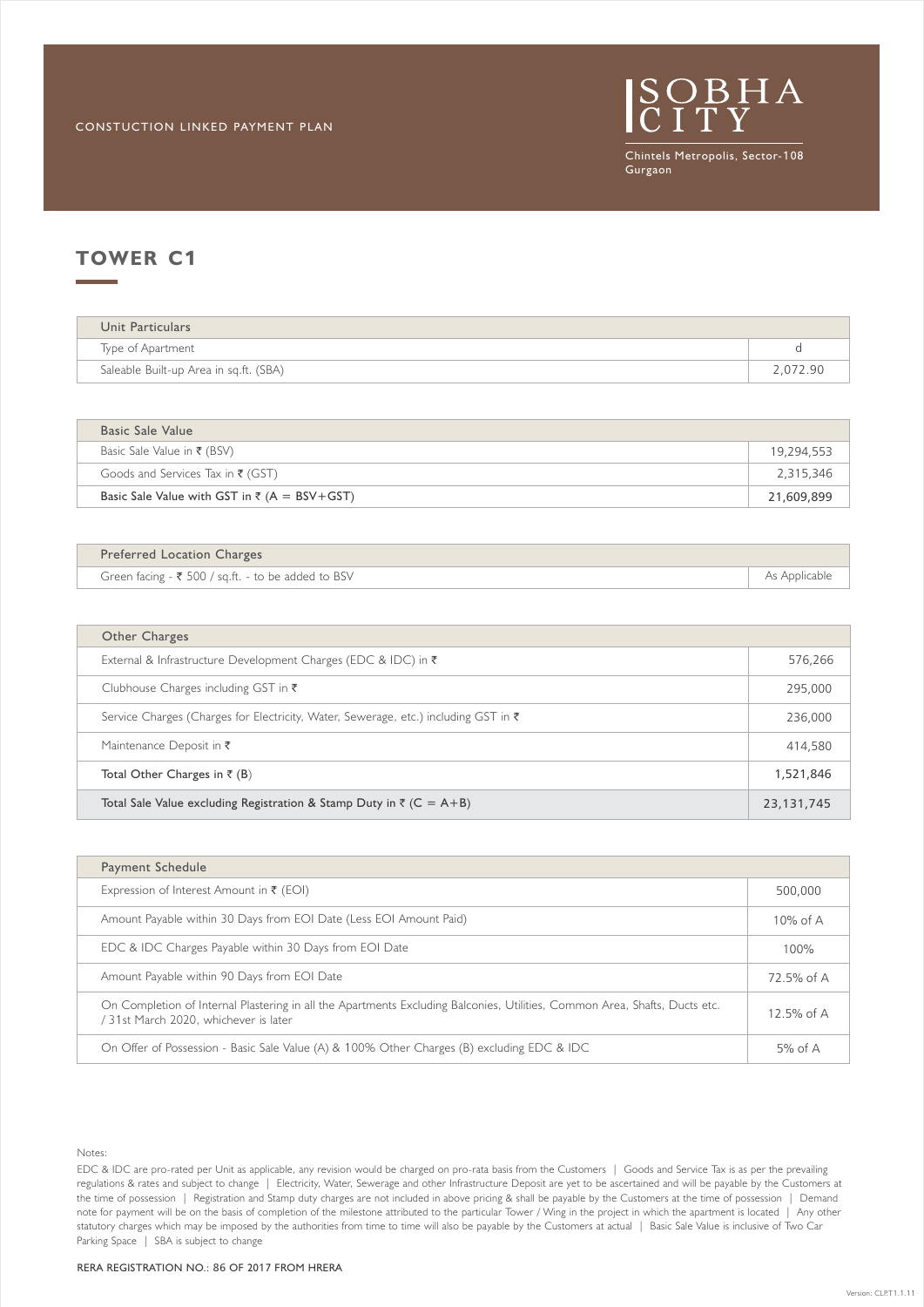

| Unit Particulars                       |          |
|----------------------------------------|----------|
| Type of Apartment                      |          |
| Saleable Built-up Area in sq.ft. (SBA) | 2,343.44 |

| Basic Sale Value                                        |            |
|---------------------------------------------------------|------------|
| Basic Sale Value in ₹ (BSV)                             | 21,812,740 |
| Goods and Services Tax in $\bar{\tau}$ (GST)            | 2,617,529  |
| Basic Sale Value with GST in $\bar{\tau}$ (A = BSV+GST) | 24,430,269 |

| Preferred Location Charges                         |               |
|----------------------------------------------------|---------------|
| Green facing - ₹ 500 / sq.ft. - to be added to BSV | As Applicable |

| Other Charges                                                                                  |            |
|------------------------------------------------------------------------------------------------|------------|
| External & Infrastructure Development Charges (EDC & IDC) in $\bar{\tau}$                      | 651,476    |
| Clubhouse Charges including GST in $\bar{\tau}$                                                | 295,000    |
| Service Charges (Charges for Electricity, Water, Sewerage, etc.) including GST in $\bar{\tau}$ | 236,000    |
| Maintenance Deposit in $\bar{\tau}$                                                            | 468,688    |
| Total Other Charges in $\bar{\tau}$ (B)                                                        | 1,651,164  |
| Total Sale Value excluding Registration & Stamp Duty in $\bar{z}$ (C = A+B)                    | 26,081,433 |

| Payment Schedule                                                                                                                                                    |             |
|---------------------------------------------------------------------------------------------------------------------------------------------------------------------|-------------|
| Expression of Interest Amount in $\bar{\tau}$ (EOI)                                                                                                                 | 500,000     |
| Amount Payable within 30 Days from EOI Date (Less EOI Amount Paid)                                                                                                  | $10\%$ of A |
| EDC & IDC Charges Payable within 30 Days from EOI Date                                                                                                              | 100%        |
| Amount Payable within 90 Days from EOI Date                                                                                                                         | 72.5% of A  |
| On Completion of Internal Plastering in all the Apartments Excluding Balconies, Utilities, Common Area, Shafts, Ducts etc.<br>/ 31st March 2020, whichever is later | 12.5% of A  |
| On Offer of Possession - Basic Sale Value (A) & 100% Other Charges (B) excluding EDC & IDC                                                                          | $5%$ of A   |

Notes: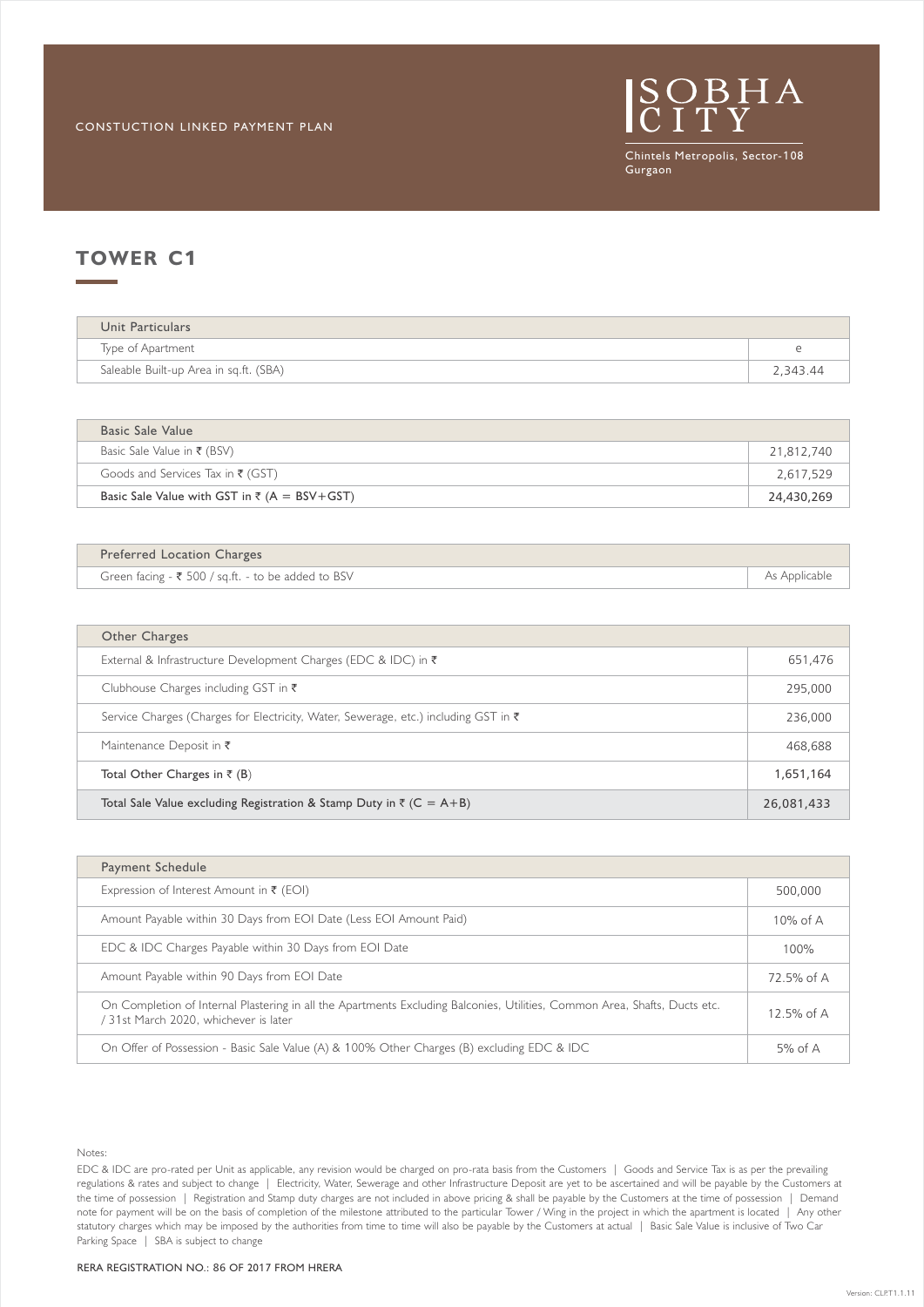



Chintels Metropolis, Sector-108 Gurgaon

PRICE LIST & PAYMENT PLANS

Towers: A2, B2 & C2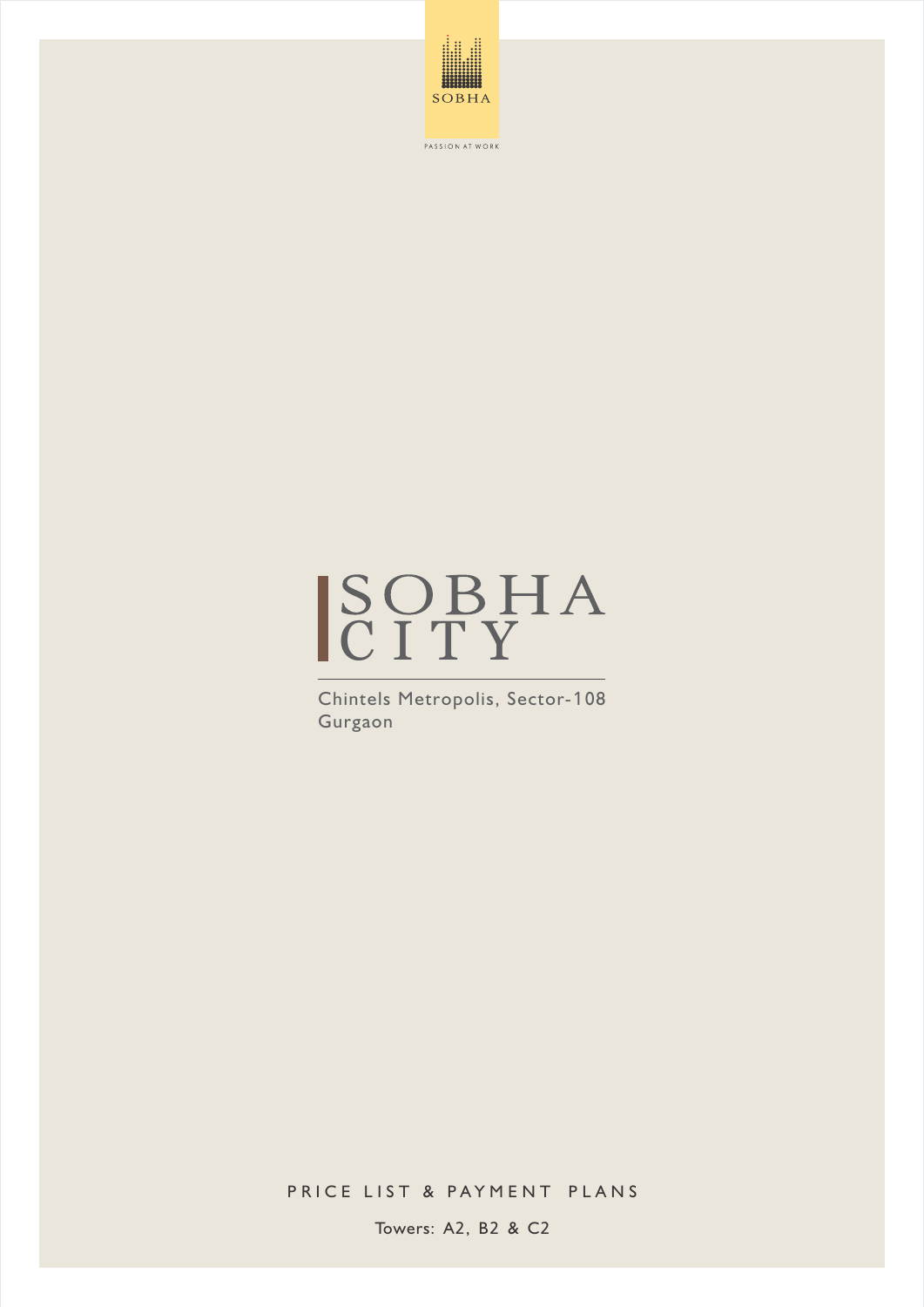

### **TOWER A2**

| Type of Apartment                      |         |
|----------------------------------------|---------|
| Saleable Built-up Area in sq.ft. (SBA) | .381.01 |

| Basic Sale Value with GST in $\bar{\tau}$ (A = BSV+GST) | 13,778,281 |
|---------------------------------------------------------|------------|
| Goods and Services Tax in $\bar{\tau}$ (GST)            | 1.476.244  |
| Basic Sale Value in ₹ (BSV)                             | 12.302.037 |
| Basic Sale Value                                        |            |

### Preferred Location Charges

Green facing - ₹ 350 / sq.ft. - to be added to BSV As Applicable

| Other Charges                                                                                  |            |
|------------------------------------------------------------------------------------------------|------------|
| External & Infrastructure Development Charges (EDC & IDC) in $\bar{\tau}$                      | 383.921    |
| Clubhouse Charges including GST in $\bar{\tau}$                                                | 295,000    |
| Service Charges (Charges for Electricity, Water, Sewerage, etc.) including GST in $\bar{\tau}$ | 177,000    |
| Maintenance Deposit in $\bar{\tau}$                                                            | 276,202    |
| Total Other Charges in $\bar{\tau}$ (B)                                                        | 1,132,123  |
| Total Sale Value excluding Registration & Stamp Duty in $\bar{\tau}$ (C = A+B)                 | 14,910,404 |

| Payment Schedule                                                                                                                                                      |              |
|-----------------------------------------------------------------------------------------------------------------------------------------------------------------------|--------------|
| Expression of Interest Amount in $\bar{\tau}$ (EOI)                                                                                                                   | 300,000      |
| Amount Payable within 30 Days from EOI Date (Less EOI Amount Paid)                                                                                                    | $10\%$ of A  |
| EDC & IDC Charges Payable within 30 Days from EOI Date                                                                                                                | 100%         |
| Amount Payable within 90 Days from EOI Date                                                                                                                           | $60\%$ of A  |
| On Completion of Terrace Roof Slab / 30th June 2020, whichever is later                                                                                               | 12.5% of $A$ |
| On Completion of Internal Plastering in all the Apartments Excluding Balconies, Utilities, Common Area, Shafts, Ducts etc.<br>30th September 2020, whichever is later | 12.5% of $A$ |
| On Offer of Possession - Basic Sale Value (A) & 100% Other Charges (B) excluding EDC & IDC                                                                            | $5%$ of A    |

Notes: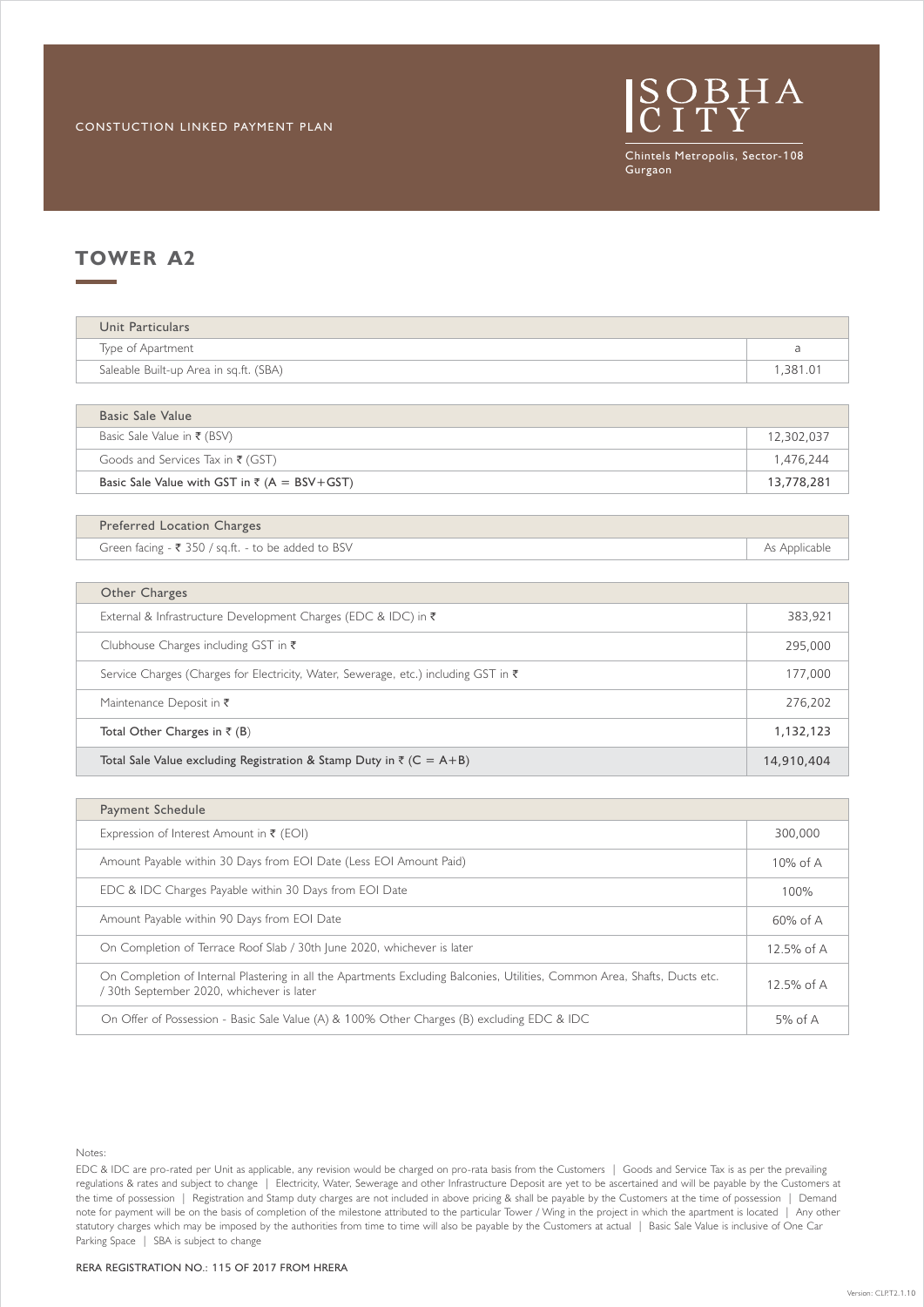

# **TOWER A2 & B2**

| Unit Particulars                       |          |
|----------------------------------------|----------|
| Type of Apartment                      |          |
| Saleable Built-up Area in sq.ft. (SBA) | 1.711.29 |

| Basic Sale Value with GST in $\bar{\tau}$ (A = BSV+GST) | 17,073,472 |
|---------------------------------------------------------|------------|
| Goods and Services Tax in $\bar{\tau}$ (GST)            | 1.829.301  |
| Basic Sale Value in ₹ (BSV)                             | 15.244.171 |
| Basic Sale Value                                        |            |

#### Preferred Location Charges

Green facing - ₹ 350 / sq.ft. - to be added to BSV As Applicable

| Other Charges                                                                                  |            |
|------------------------------------------------------------------------------------------------|------------|
| External & Infrastructure Development Charges (EDC & IDC) in $\bar{\tau}$                      | 475,739    |
| Clubhouse Charges including GST in ₹                                                           | 295,000    |
| Service Charges (Charges for Electricity, Water, Sewerage, etc.) including GST in $\bar{\tau}$ | 236,000    |
| Maintenance Deposit in $\bar{\tau}$                                                            | 342,258    |
| Total Other Charges in $\bar{\tau}$ (B)                                                        | 1,348,997  |
| Total Sale Value excluding Registration & Stamp Duty in $\bar{\tau}$ (C = A+B)                 | 18,422,469 |

| Payment Schedule                                                                                                                                                      |              |
|-----------------------------------------------------------------------------------------------------------------------------------------------------------------------|--------------|
| Expression of Interest Amount in $\bar{\tau}$ (EOI)                                                                                                                   | 300,000      |
| Amount Payable within 30 Days from EOI Date (Less EOI Amount Paid)                                                                                                    | $10\%$ of A  |
| EDC & IDC Charges Payable within 30 Days from EOI Date                                                                                                                | 100%         |
| Amount Payable within 90 Days from EOI Date                                                                                                                           | $60\%$ of A  |
| On Completion of Terrace Roof Slab / 30th June 2020, whichever is later                                                                                               | 12.5% of A   |
| On Completion of Internal Plastering in all the Apartments Excluding Balconies, Utilities, Common Area, Shafts, Ducts etc.<br>30th September 2020, whichever is later | 12.5% of $A$ |
| On Offer of Possession - Basic Sale Value (A) & 100% Other Charges (B) excluding EDC & IDC                                                                            | $5%$ of A    |

Notes: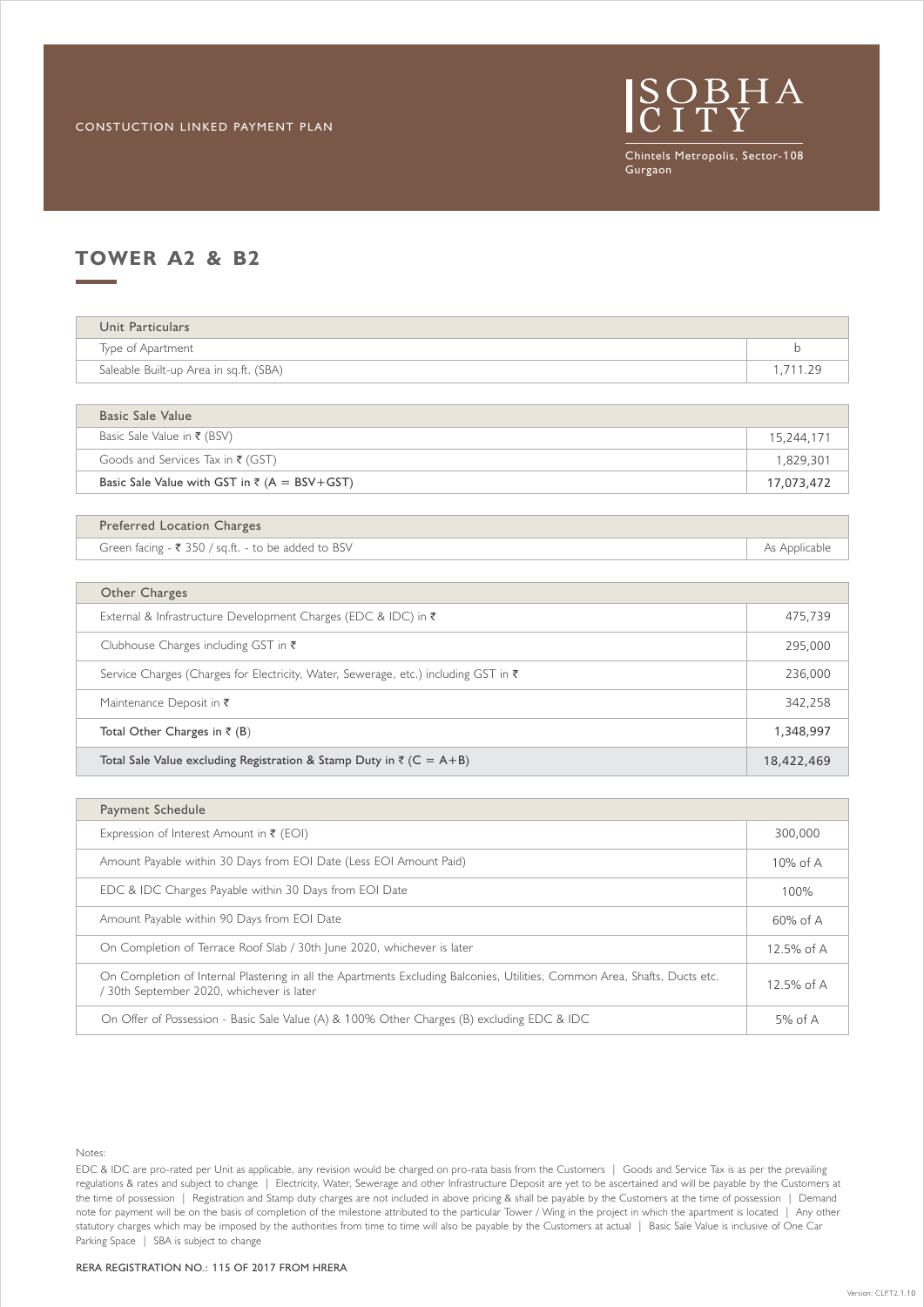

### **TOWER B2**

| Unit Particulars                       |          |
|----------------------------------------|----------|
| Type of Apartment                      |          |
| Saleable Built-up Area in sq.ft. (SBA) | 2,003.45 |
|                                        |          |

| Basic Sale Value with GST in $\bar{\tau}$ (A = BSV+GST) | 19,988,341 |
|---------------------------------------------------------|------------|
| Goods and Services Tax in $\bar{\tau}$ (GST)            | 2.141.608  |
| Basic Sale Value in ₹ (BSV)                             | 17,846,733 |
| Basic Sale Value                                        |            |

### Preferred Location Charges

Green facing - ₹ 350 / sq.ft. - to be added to BSV As Applicable

| Other Charges                                                                                  |            |
|------------------------------------------------------------------------------------------------|------------|
| External & Infrastructure Development Charges (EDC & IDC) in ₹                                 | 556,959    |
| Clubhouse Charges including GST in $\bar{\tau}$                                                | 295,000    |
| Service Charges (Charges for Electricity, Water, Sewerage, etc.) including GST in $\bar{\tau}$ | 236,000    |
| Maintenance Deposit in $\bar{\tau}$                                                            | 400,690    |
| Total Other Charges in $\bar{\tau}$ (B)                                                        | 1,488,649  |
| Total Sale Value excluding Registration & Stamp Duty in $\bar{\tau}$ (C = A+B)                 | 21,476,990 |

| Payment Schedule                                                                                                                                                      |              |
|-----------------------------------------------------------------------------------------------------------------------------------------------------------------------|--------------|
| Expression of Interest Amount in $\bar{\tau}$ (EOI)                                                                                                                   | 300,000      |
| Amount Payable within 30 Days from EOI Date (Less EOI Amount Paid)                                                                                                    | $10\%$ of A  |
| EDC & IDC Charges Payable within 30 Days from EOI Date                                                                                                                | 100%         |
| Amount Payable within 90 Days from EOI Date                                                                                                                           | $60\%$ of A  |
| On Completion of Terrace Roof Slab / 30th June 2020, whichever is later                                                                                               | 12.5% of $A$ |
| On Completion of Internal Plastering in all the Apartments Excluding Balconies, Utilities, Common Area, Shafts, Ducts etc.<br>30th September 2020, whichever is later | 12.5% of $A$ |
| On Offer of Possession - Basic Sale Value (A) & 100% Other Charges (B) excluding EDC & IDC                                                                            | $5%$ of A    |

Notes: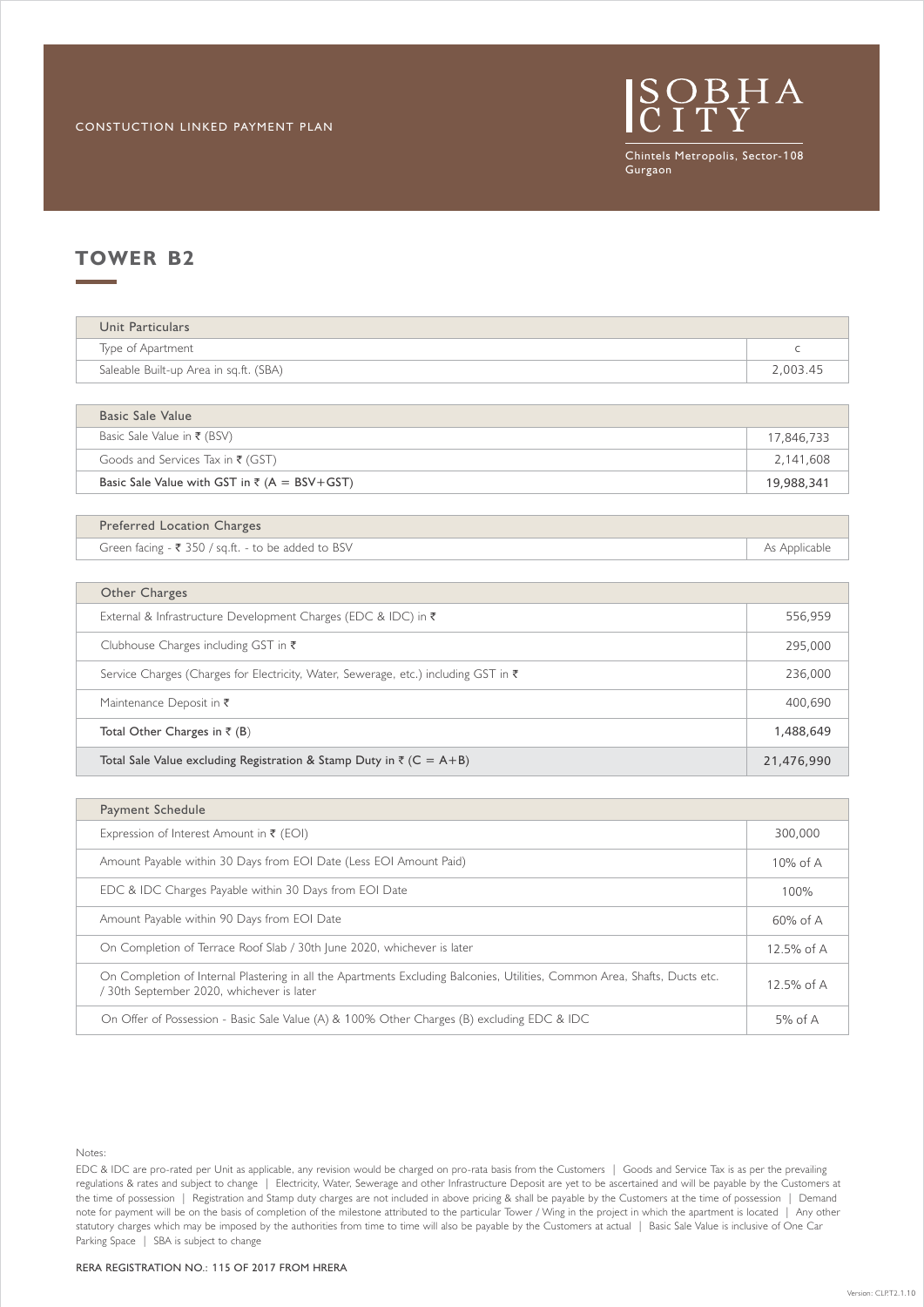

| Unit Particulars                       |          |
|----------------------------------------|----------|
| Type of Apartment                      |          |
| Saleable Built-up Area in sq.ft. (SBA) | 2,072.90 |
|                                        |          |

| Basic Sale Value with GST in $\bar{\tau}$ (A = BSV+GST) | 21,609,899 |
|---------------------------------------------------------|------------|
| Goods and Services Tax in ₹ (GST)                       | 2.315.346  |
| Basic Sale Value in ₹ (BSV)                             | 19,294,553 |
| Basic Sale Value                                        |            |

### Preferred Location Charges

Green facing  $-\bar{\tau}$  500 / sq.ft. - to be added to BSV As Applicable

| Other Charges                                                                                  |              |
|------------------------------------------------------------------------------------------------|--------------|
| External & Infrastructure Development Charges (EDC & IDC) in ₹                                 | 576,266      |
| Clubhouse Charges including GST in $\bar{\tau}$                                                | 295,000      |
| Service Charges (Charges for Electricity, Water, Sewerage, etc.) including GST in $\bar{\tau}$ | 236,000      |
| Maintenance Deposit in $\bar{\tau}$                                                            | 414,580      |
| Total Other Charges in $\bar{\tau}$ (B)                                                        | 1,521,846    |
| Total Sale Value excluding Registration & Stamp Duty in $\bar{\tau}$ (C = A+B)                 | 23, 131, 745 |

| Payment Schedule                                                                                                                                                      |              |
|-----------------------------------------------------------------------------------------------------------------------------------------------------------------------|--------------|
| Expression of Interest Amount in $\bar{\tau}$ (EOI)                                                                                                                   | 500,000      |
| Amount Payable within 30 Days from EOI Date (Less EOI Amount Paid)                                                                                                    | $10\%$ of A  |
| EDC & IDC Charges Payable within 30 Days from EOI Date                                                                                                                | 100%         |
| Amount Payable within 90 Days from EOI Date                                                                                                                           | $60\%$ of A  |
| On Completion of Terrace Roof Slab / 30th June 2020, whichever is later                                                                                               | 12.5% of $A$ |
| On Completion of Internal Plastering in all the Apartments Excluding Balconies, Utilities, Common Area, Shafts, Ducts etc.<br>30th September 2020, whichever is later | 12.5% of $A$ |
| On Offer of Possession - Basic Sale Value (A) & 100% Other Charges (B) excluding EDC & IDC                                                                            | $5%$ of A    |

Notes: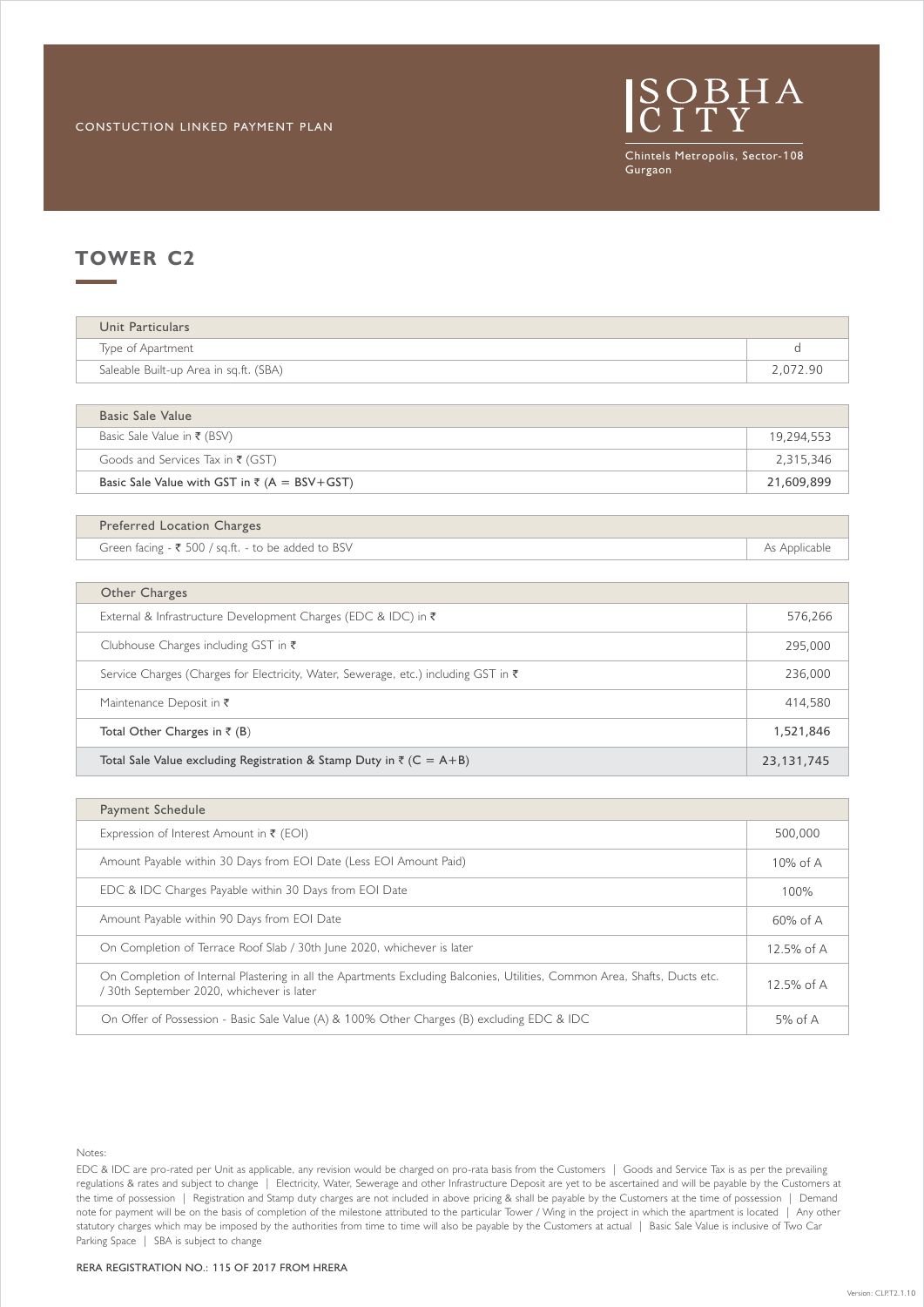

| Unit Particulars                       |            |
|----------------------------------------|------------|
| Type of Apartment                      | $\epsilon$ |
| Saleable Built-up Area in sq.ft. (SBA) | 2.343.44   |

| Basic Sale Value with GST in $\bar{\tau}$ (A = BSV+GST) | 24,430,269 |
|---------------------------------------------------------|------------|
| Goods and Services Tax in $\bar{\tau}$ (GST)            | 2.617.529  |
| Basic Sale Value in ₹ (BSV)                             | 21.812.740 |
| Basic Sale Value                                        |            |

#### Preferred Location Charges

Green facing  $-\bar{\tau}$  500 / sq.ft. - to be added to BSV As Applicable

| Other Charges                                                                                  |            |
|------------------------------------------------------------------------------------------------|------------|
| External & Infrastructure Development Charges (EDC & IDC) in $\bar{\tau}$                      | 651,476    |
| Clubhouse Charges including GST in $\bar{\tau}$                                                | 295,000    |
| Service Charges (Charges for Electricity, Water, Sewerage, etc.) including GST in $\bar{\tau}$ | 236,000    |
| Maintenance Deposit in $\bar{\tau}$                                                            | 468,688    |
| Total Other Charges in $\bar{z}$ (B)                                                           | 1,651,164  |
| Total Sale Value excluding Registration & Stamp Duty in $\bar{\tau}$ (C = A+B)                 | 26,081,433 |

| Payment Schedule                                                                                                                                                      |              |
|-----------------------------------------------------------------------------------------------------------------------------------------------------------------------|--------------|
| Expression of Interest Amount in $\bar{\tau}$ (EOI)                                                                                                                   | 500,000      |
| Amount Payable within 30 Days from EOI Date (Less EOI Amount Paid)                                                                                                    | $10\%$ of A  |
| EDC & IDC Charges Payable within 30 Days from EOI Date                                                                                                                | 100%         |
| Amount Payable within 90 Days from EOI Date                                                                                                                           | $60\%$ of A  |
| On Completion of Terrace Roof Slab / 30th June 2020, whichever is later                                                                                               | 12.5% of $A$ |
| On Completion of Internal Plastering in all the Apartments Excluding Balconies, Utilities, Common Area, Shafts, Ducts etc.<br>30th September 2020, whichever is later | 12.5% of $A$ |
| On Offer of Possession - Basic Sale Value (A) & 100% Other Charges (B) excluding EDC & IDC                                                                            | $5%$ of A    |

Notes: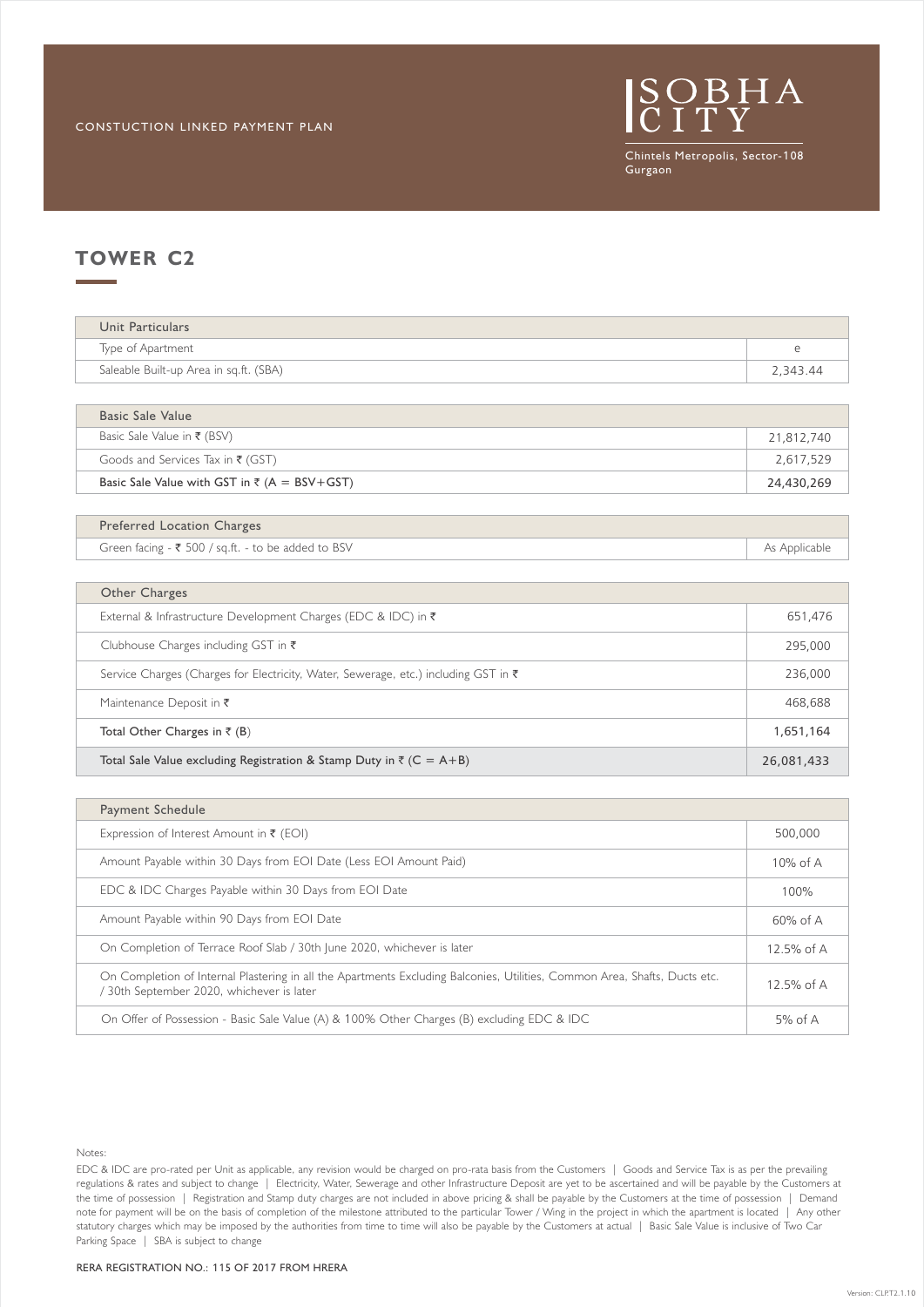



Chintels Metropolis, Sector-108 Gurgaon

PRICE LIST & PAYMENT PLANS

Towers: B3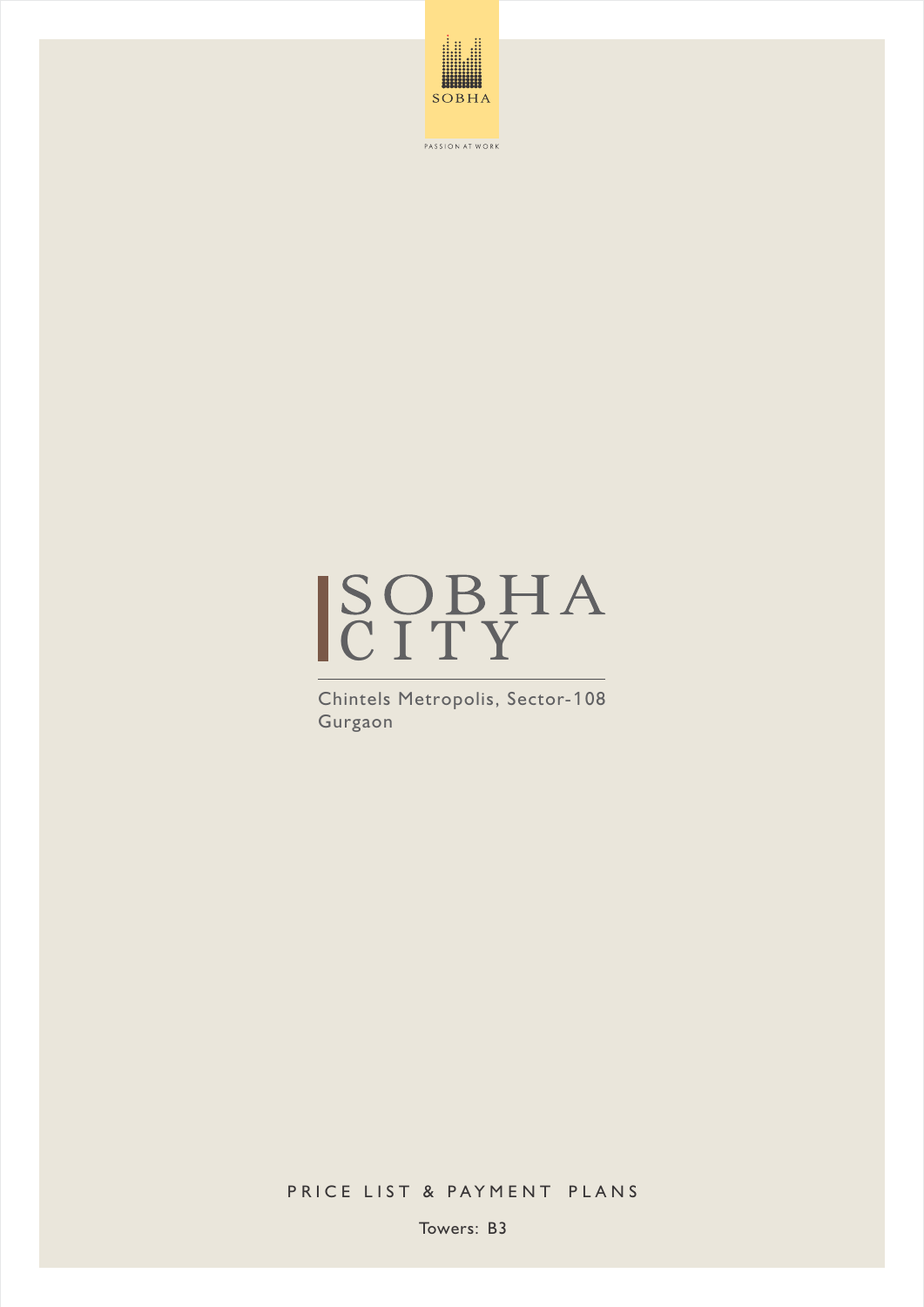

### **TOWER B3**

| Unit Particulars                       |        |
|----------------------------------------|--------|
| Type of Apartment                      |        |
| Saleable Built-up Area in sq.ft. (SBA) | 711 29 |

| Basic Sale Value                                        |            |
|---------------------------------------------------------|------------|
| Basic Sale Value in ₹ (BSV)                             | 16,933,215 |
| Goods and Services Tax in $\bar{\tau}$ (GST)            | 846,660    |
| Basic Sale Value with GST in $\bar{\tau}$ (A = BSV+GST) | 17,779,875 |

| <b>Preferred Location Charges</b>                  |               |
|----------------------------------------------------|---------------|
| Green facing - ₹ 350 / sq.ft. - to be added to BSV | As Applicable |

| Other Charges                                                                       |            |
|-------------------------------------------------------------------------------------|------------|
| Maintenance Deposit in $\bar{\tau}$                                                 | 342,258    |
| Service Charges (Charges for Electricity, Water, Sewerage, etc.) including GST in ₹ | 236,000    |
| Total Other Charges in $\bar{\tau}$ (B)                                             | 578,258    |
| Total Sale Value Excluding Registration & Stamp Duty in $\bar{z}$ (C = A+B)         | 18,358,133 |

| Payment Schedule                                                                                                           |          |
|----------------------------------------------------------------------------------------------------------------------------|----------|
| Expression of Interest Amount in $\bar{\tau}$ (EOI)                                                                        | 300,000  |
| Amount Payable within 30 Days from EOI Date (Less EOI Amount Paid)                                                         | 10% of A |
| Amount Payable within 90 Days from EOI Date                                                                                | 10% of A |
| Amount Payable within 120 Days from EOI Date                                                                               | 10% of A |
| On Completion of Basement Roof Slab                                                                                        | 10%      |
| On Completion of First Floor Roof Slab                                                                                     | 10%      |
| On Completion of Fifth Floor Roof Slab                                                                                     | 10%      |
| On Completion of Ninth Floor Roof Slab                                                                                     | 10%      |
| On Completion of Thirteenth Floor Roof Slab                                                                                | 10%      |
| On Completion of Terrace Roof Slab                                                                                         | 10%      |
| On Completion of Internal Plastering in all the Apartments Excluding Balconies, Utilities, Common Area, Shafts, Ducts etc. | 5%       |
| On Offer of Possession - Basic Sale Value (A)                                                                              | 5%       |
| On Offer of Possession - Other Charges (B)                                                                                 | 100%     |

Notes:

EDC & IDC are pro-rated per Unit as applicable, any revision would be charged on pro-rata basis from the Customers | Goods and Service Tax is as per the prevailing regulations & rates and subject to change | Electricity, Water, Sewerage and other Infrastructure Deposit are yet to be ascertained and will be payable by the Customers at the time of possession | Registration and Stamp duty charges are not included in above pricing & shall be payable by the Customers at the time of possession | Demand note for payment will be on the basis of completion of the milestone attributed to the particular Tower / Wing in the project in which the apartment is located | Any other statutory charges which may be imposed by the authorities from time to time will also be payable by the Customers at actual | Basic Sale Value is inclusive of One Car Parking Space | SBA is subject to change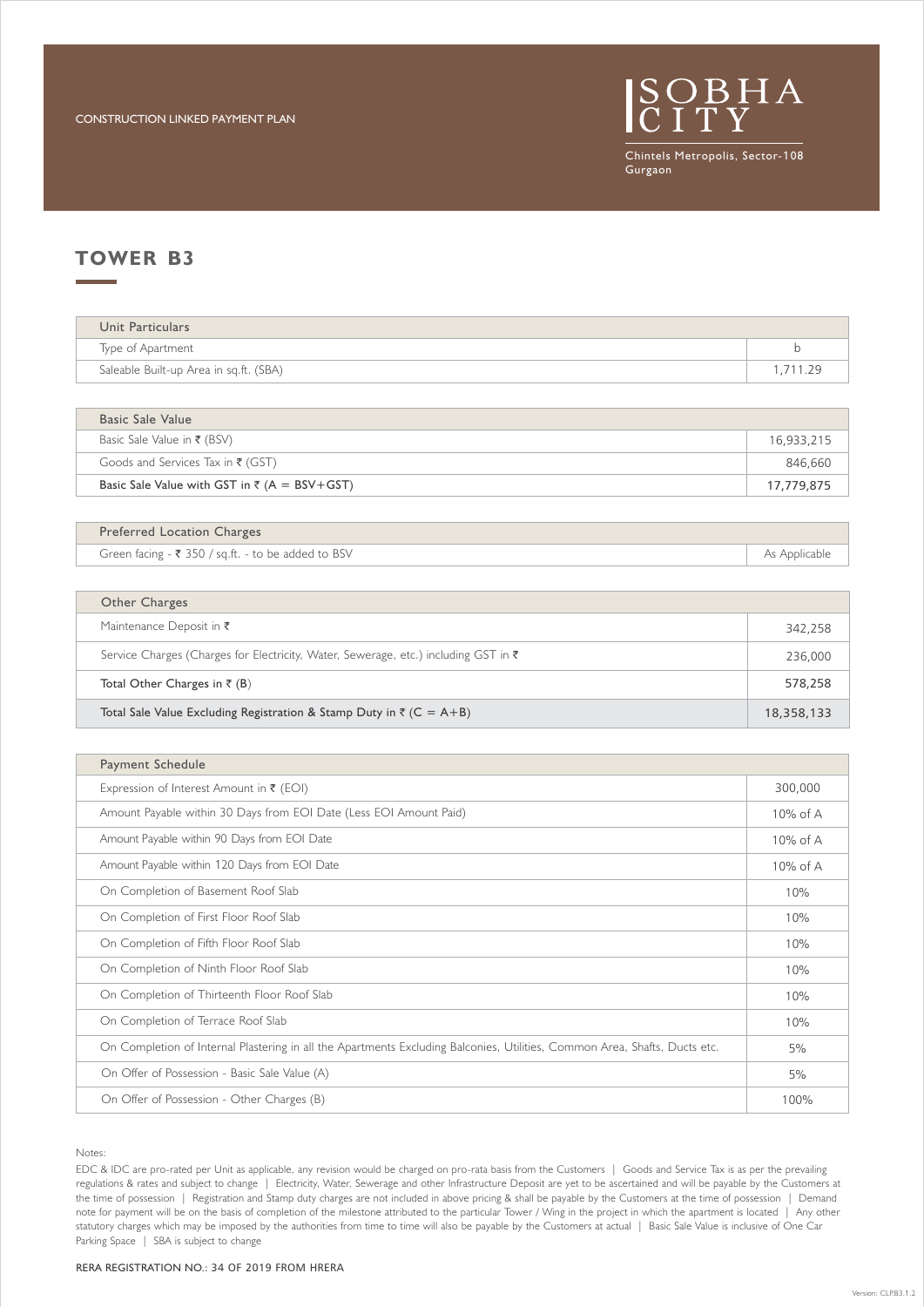

### **TOWER B3**

| Unit Particulars                       |          |
|----------------------------------------|----------|
| Type of Apartment                      |          |
| Saleable Built-up Area in sq.ft. (SBA) | 2,003.45 |

| Basic Sale Value with GST in $\bar{\tau}$ (A = BSV+GST) | 20,815,345 |
|---------------------------------------------------------|------------|
| Goods and Services Tax in $\bar{\tau}$ (GST)            | 991.207    |
| Basic Sale Value in ₹ (BSV)                             | 19,824,138 |
| Basic Sale Value                                        |            |

| <b>Preferred Location Charges</b>                  |               |
|----------------------------------------------------|---------------|
| Green facing - ₹ 350 / sq.ft. - to be added to BSV | As Applicable |

| Other Charges                                                                       |            |
|-------------------------------------------------------------------------------------|------------|
| Maintenance Deposit in $\bar{\tau}$                                                 | 400,690    |
| Service Charges (Charges for Electricity, Water, Sewerage, etc.) including GST in ₹ | 236,000    |
| Total Other Charges in $\bar{\tau}$ (B)                                             | 636,690    |
| Total Sale Value Excluding Registration & Stamp Duty in $\bar{z}$ (C = A+B)         | 21,452,035 |

| Payment Schedule                                                                                                           |          |
|----------------------------------------------------------------------------------------------------------------------------|----------|
| Expression of Interest Amount in $\bar{\tau}$ (EOI)                                                                        | 300,000  |
| Amount Payable within 30 Days from EOI Date (Less EOI Amount Paid)                                                         | 10% of A |
| Amount Payable within 90 Days from EOI Date                                                                                | 10% of A |
| Amount Payable within 120 Days from EOI Date                                                                               | 10% of A |
| On Completion of Basement Roof Slab                                                                                        | 10%      |
| On Completion of First Floor Roof Slab                                                                                     | 10%      |
| On Completion of Fifth Floor Roof Slab                                                                                     | 10%      |
| On Completion of Ninth Floor Roof Slab                                                                                     | 10%      |
| On Completion of Thirteenth Floor Roof Slab                                                                                | 10%      |
| On Completion of Terrace Roof Slab                                                                                         | 10%      |
| On Completion of Internal Plastering in all the Apartments Excluding Balconies, Utilities, Common Area, Shafts, Ducts etc. | 5%       |
| On Offer of Possession - Basic Sale Value (A)                                                                              | 5%       |
| On Offer of Possession - Other Charges (B)                                                                                 | 100%     |

Notes:

EDC & IDC are pro-rated per Unit as applicable, any revision would be charged on pro-rata basis from the Customers | Goods and Service Tax is as per the prevailing regulations & rates and subject to change | Electricity, Water, Sewerage and other Infrastructure Deposit are yet to be ascertained and will be payable by the Customers at the time of possession | Registration and Stamp duty charges are not included in above pricing & shall be payable by the Customers at the time of possession | Demand note for payment will be on the basis of completion of the milestone attributed to the particular Tower / Wing in the project in which the apartment is located | Any other statutory charges which may be imposed by the authorities from time to time will also be payable by the Customers at actual | Basic Sale Value is inclusive of One Car Parking Space | SBA is subject to change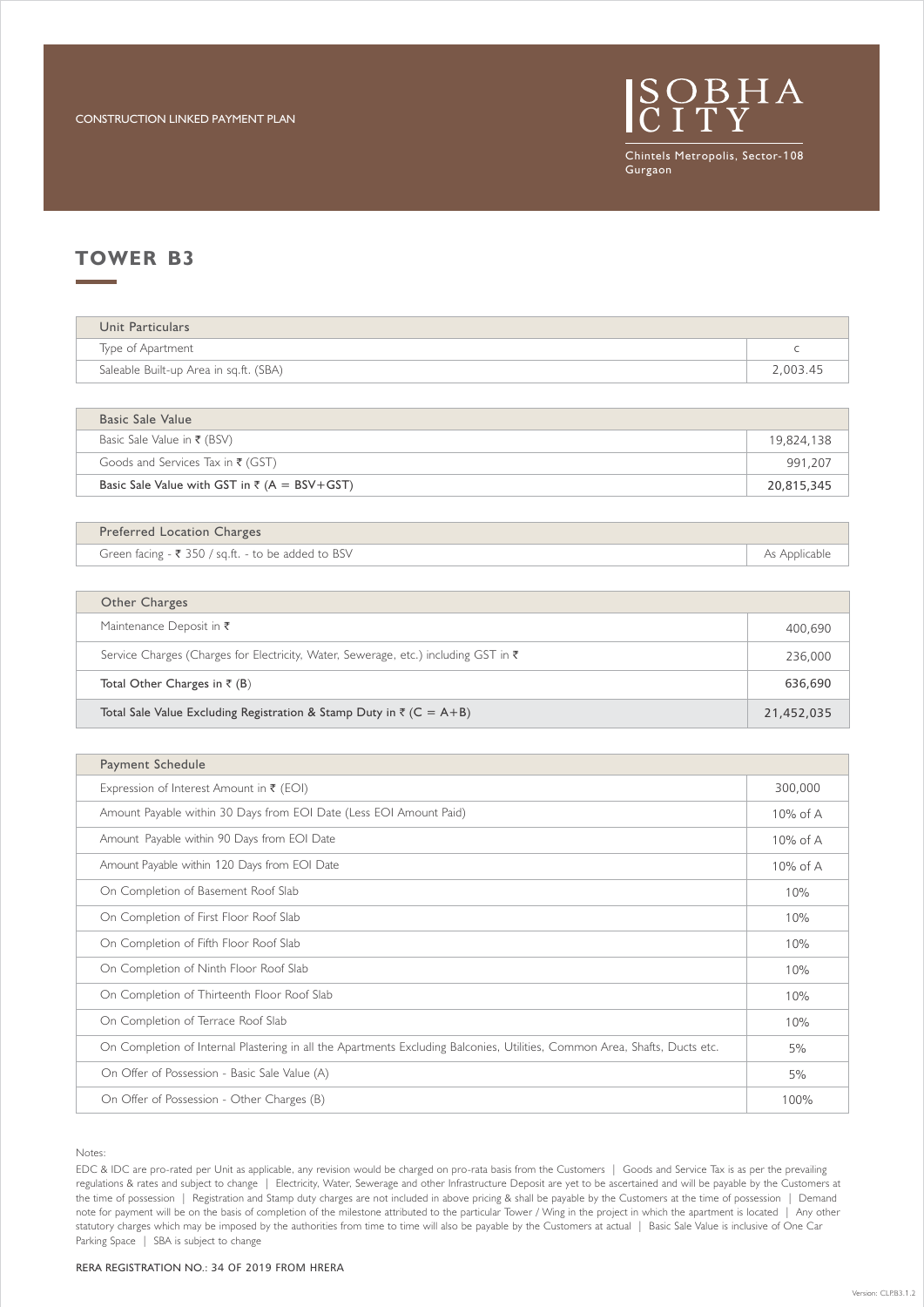



Chintels Metropolis, Sector-108 Gurgaon

PRICE LIST & PAYMENT PLANS

Tower: C3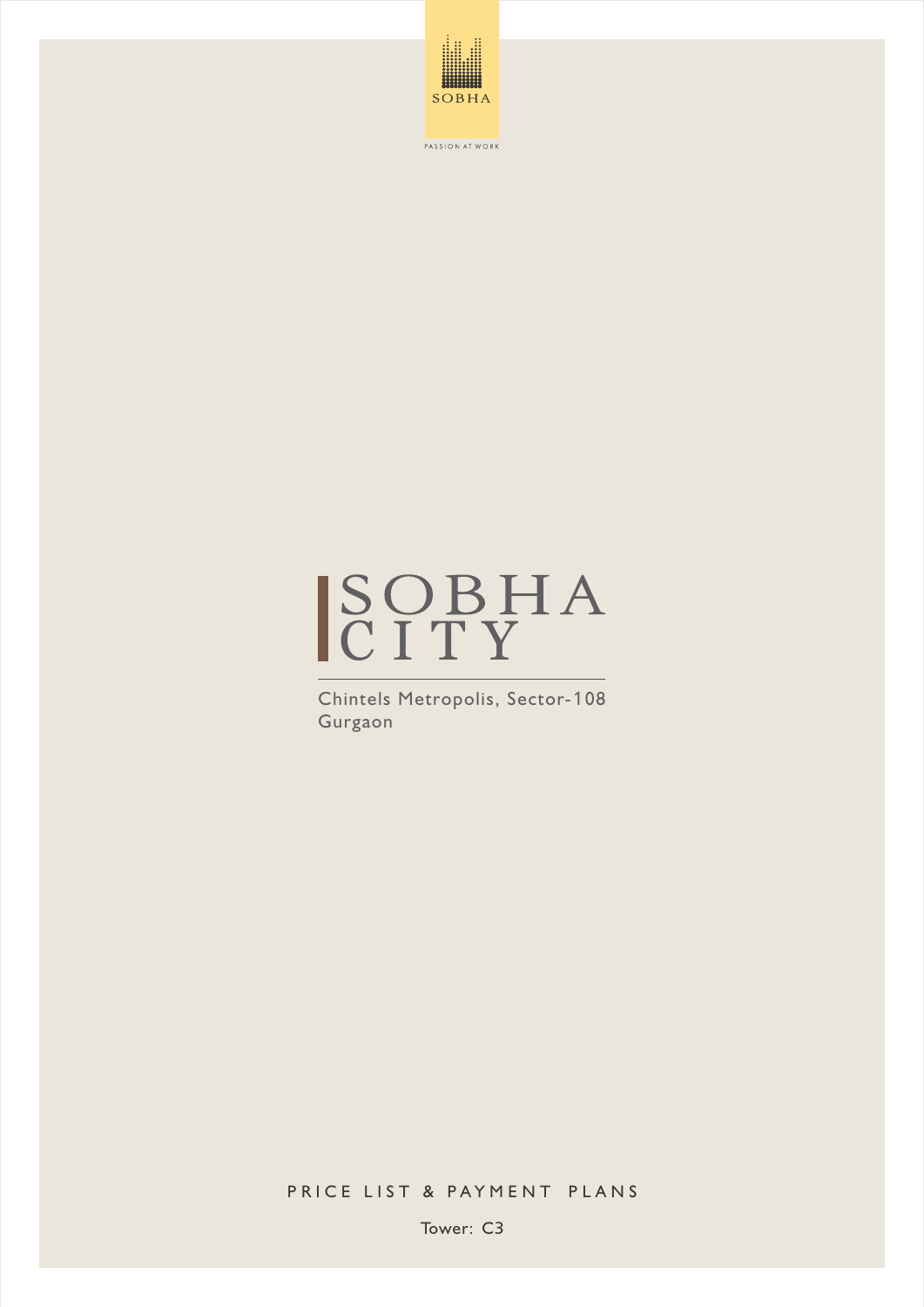

| Unit Particulars                       |          |
|----------------------------------------|----------|
| Type of Apartment                      |          |
| Saleable Built-up Area in sq.ft. (SBA) | 2,072.90 |

| Basic Sale Value                                        |            |
|---------------------------------------------------------|------------|
| Basic Sale Value in ₹ (BSV)                             | 19,709,133 |
| Goods and Services Tax in $\bar{\tau}$ (GST)            | 2,365,096  |
| Basic Sale Value with GST in $\bar{\tau}$ (A = BSV+GST) | 22,074,229 |

| <b>Preferred Location Charges</b>                   |               |
|-----------------------------------------------------|---------------|
| Lakelet facing $-$ ₹500 / sq.ft. to be added to BSV | As Applicable |

| Other Charges                                                               |            |
|-----------------------------------------------------------------------------|------------|
| External & Infrastructure Development Charges (EDC & IDC) in ₹              | 576,266    |
| Clubhouse Charges including GST in $\bar{\tau}$                             | 295,000    |
| Service Charges including GST in ₹                                          | 236,000    |
| Maintenance Deposit in $\bar{\tau}$                                         | 414,580    |
| Total Other Charges in $\bar{\tau}$ (B)                                     | 1,521,846  |
| Total Sale Value excluding Registration & Stamp Duty in $\bar{z}$ (C = A+B) | 23,596,075 |

| Payment Schedule                                                                                                                                                     |             |
|----------------------------------------------------------------------------------------------------------------------------------------------------------------------|-------------|
| Expression of Interest Amount in $\bar{\tau}$                                                                                                                        | 500,000     |
| Amount Payable within 30 Days from EOI Date (Less Expression of Interest Amount Paid)                                                                                | 10% of A    |
| EDC & IDC Charges Payable within 30 days from EOI Date                                                                                                               | 100%        |
| Amount Payable within 90 Days from EOI Date                                                                                                                          | $20\%$ of A |
| On Completion of Ninth Floor Roof Slab / 31st July 2020, whichever is later                                                                                          | 10%         |
| On Completion of Thirteenth Floor Roof Slab / 30th November 2020, whichever is later                                                                                 | 10%         |
| On Completion of Seventeenth Floor Roof Slab / 31st March 2021, whichever is later                                                                                   | 10%         |
| On Completion of Twenty First Floor Roof Slab / 31st July 2021, whichever is later                                                                                   | 10%         |
| On Completion of Terrace Roof Slab / 30th November 2021, whichever is later                                                                                          | 10%         |
| On Completion of Internal Plastering in all the Apartments Excluding Balconies, Utilities, Common Area,<br>Shafts, Ducts, etc. / 31st March 2022, whichever is later | 10%         |
| On Offer of Possession - Basic Sale Value (A) & Other Charges (B) excluding EDC & IDC                                                                                | 10%         |

Notes:

EDC & IDC are pro-rated per Unit as applicable, any revision would be charged on pro-rata basis from the Customers | Goods and Service Tax is as per the prevailing regulations & rates and subject to change | Service Charges are as per the prevailing rates and subject to change | Electricity, Water, Sewerage and other Infrastructure shall be payable by the Customers at the time of possession | Demand note for payment will be on the basis of completion of the milestone attributed to the particular Charges are yet to be ascertained and will be payable by the Customers at the time of possession | Registration and Stamp duty charges are not included in above pricing & by the Customers at actual | Basic Sale Value is inclusive of Two Car Parking Spaces | SBA is subject to change Tower / Wing in the project in which the apartment is located | Any other statutory charges which may be imposed by the authorities from time to time will also be payable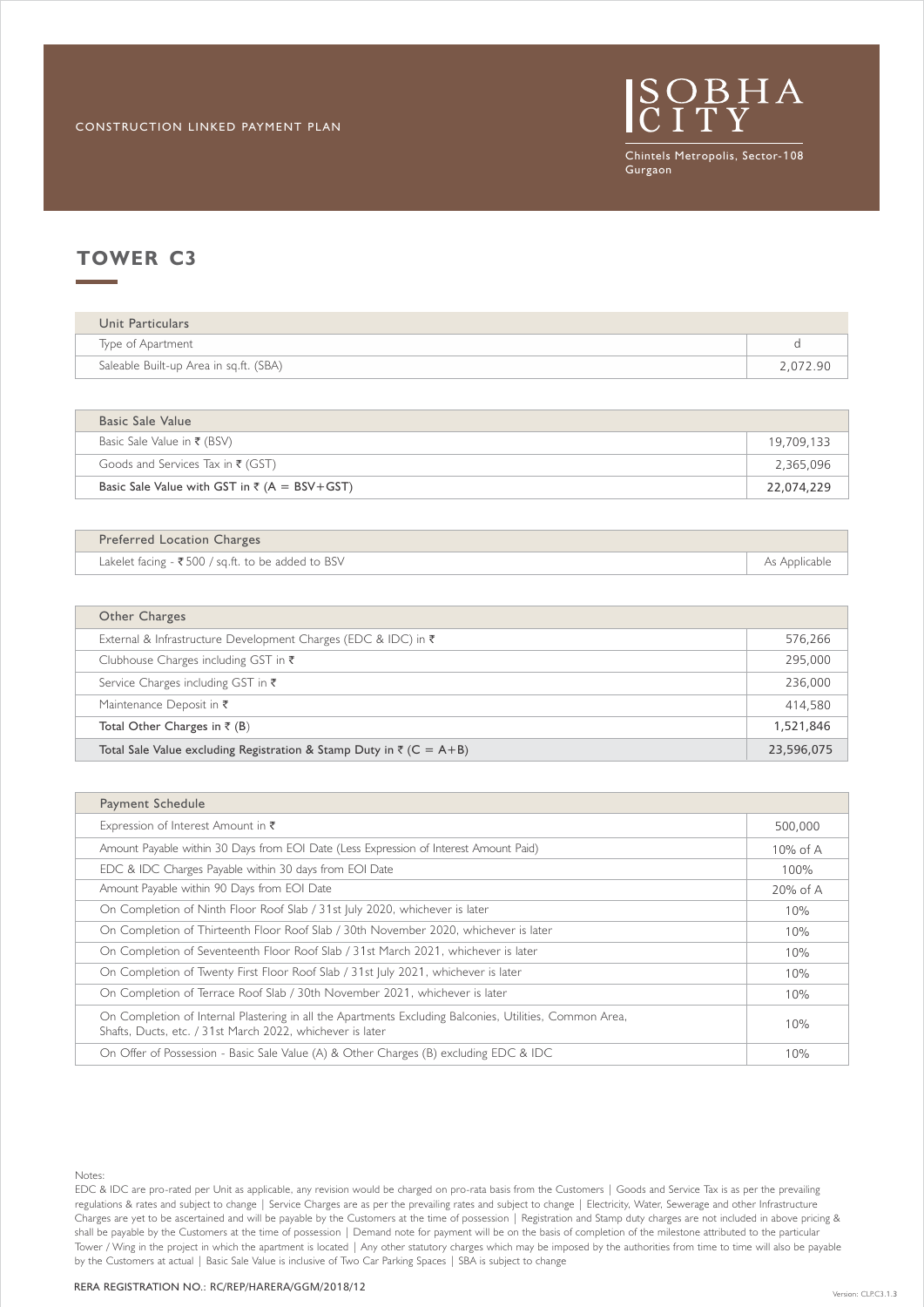

| Unit Particulars                       |          |
|----------------------------------------|----------|
| Type of Apartment                      |          |
| Saleable Built-up Area in sq.ft. (SBA) | 2,343.44 |

| Basic Sale Value                                        |            |  |
|---------------------------------------------------------|------------|--|
| Basic Sale Value in ₹ (BSV)                             | 22,281,428 |  |
| Goods and Services Tax in $\bar{\tau}$ (GST)            | 2,673,771  |  |
| Basic Sale Value with GST in $\bar{\tau}$ (A = BSV+GST) | 24,955,199 |  |

| <b>Preferred Location Charges</b>                   |               |
|-----------------------------------------------------|---------------|
| Lakelet facing $-$ ₹500 / sq.ft. to be added to BSV | As Applicable |

| Other Charges                                                               |            |
|-----------------------------------------------------------------------------|------------|
| External & Infrastructure Development Charges (EDC & IDC) in $\bar{\tau}$   | 651,476    |
| Clubhouse Charges including GST in $\bar{\tau}$                             | 295,000    |
| Service Charges including GST in ₹                                          | 236,000    |
| Maintenance Deposit in $\bar{\tau}$                                         | 468.688    |
| Total Other Charges in $\bar{\tau}$ (B)                                     | 1,651,164  |
| Total Sale Value excluding Registration & Stamp Duty in $\bar{z}$ (C = A+B) | 26,606,363 |

| <b>Payment Schedule</b>                                                                                                                                              |             |
|----------------------------------------------------------------------------------------------------------------------------------------------------------------------|-------------|
| Expression of Interest Amount in $\bar{\tau}$                                                                                                                        | 500,000     |
| Amount Payable within 30 Days from EOI Date (Less Expression of Interest Amount Paid)                                                                                | 10% of A    |
| EDC & IDC Charges Payable within 30 days from EOI Date                                                                                                               | 100%        |
| Amount Payable within 90 Days from EOI Date                                                                                                                          | $20\%$ of A |
| On Completion of Ninth Floor Roof Slab / 31st July 2020, whichever is later                                                                                          | 10%         |
| On Completion of Thirteenth Floor Roof Slab / 30th November 2020, whichever is later                                                                                 | 10%         |
| On Completion of Seventeenth Floor Roof Slab / 31st March 2021, whichever is later                                                                                   | 10%         |
| On Completion of Twenty First Floor Roof Slab / 31st July 2021, whichever is later                                                                                   | 10%         |
| On Completion of Terrace Roof Slab / 30th November 2021, whichever is later                                                                                          | 10%         |
| On Completion of Internal Plastering in all the Apartments Excluding Balconies, Utilities, Common Area,<br>Shafts, Ducts, etc. / 31st March 2022, whichever is later | 10%         |
| On Offer of Possession - Basic Sale Value (A) & Other Charges (B) excluding EDC & IDC                                                                                | 10%         |

Notes:

regulations & rates and subject to change | Service Charges are as per the prevailing rates and subject to change | Electricity, Water, Sewerage and other Infrastructure shall be payable by the Customers at the time of possession | Demand note for payment will be on the basis of completion of the milestone attributed to the particular EDC & IDC are pro-rated per Unit as applicable, any revision would be charged on pro-rata basis from the Customers | Goods and Service Tax is as per the prevailing Charges are yet to be ascertained and will be payable by the Customers at the time of possession | Registration and Stamp duty charges are not included in above pricing & Tower / Wing in the project in which the apartment is located | Any other statutory charges which may be imposed by the authorities from time to time will also be payable by the Customers at actual | Basic Sale Value is inclusive of Two Car Parking Spaces | SBA is subject to change

#### RERA REGISTRATION NO.: RC/REP/HARERA/GGM/2018/12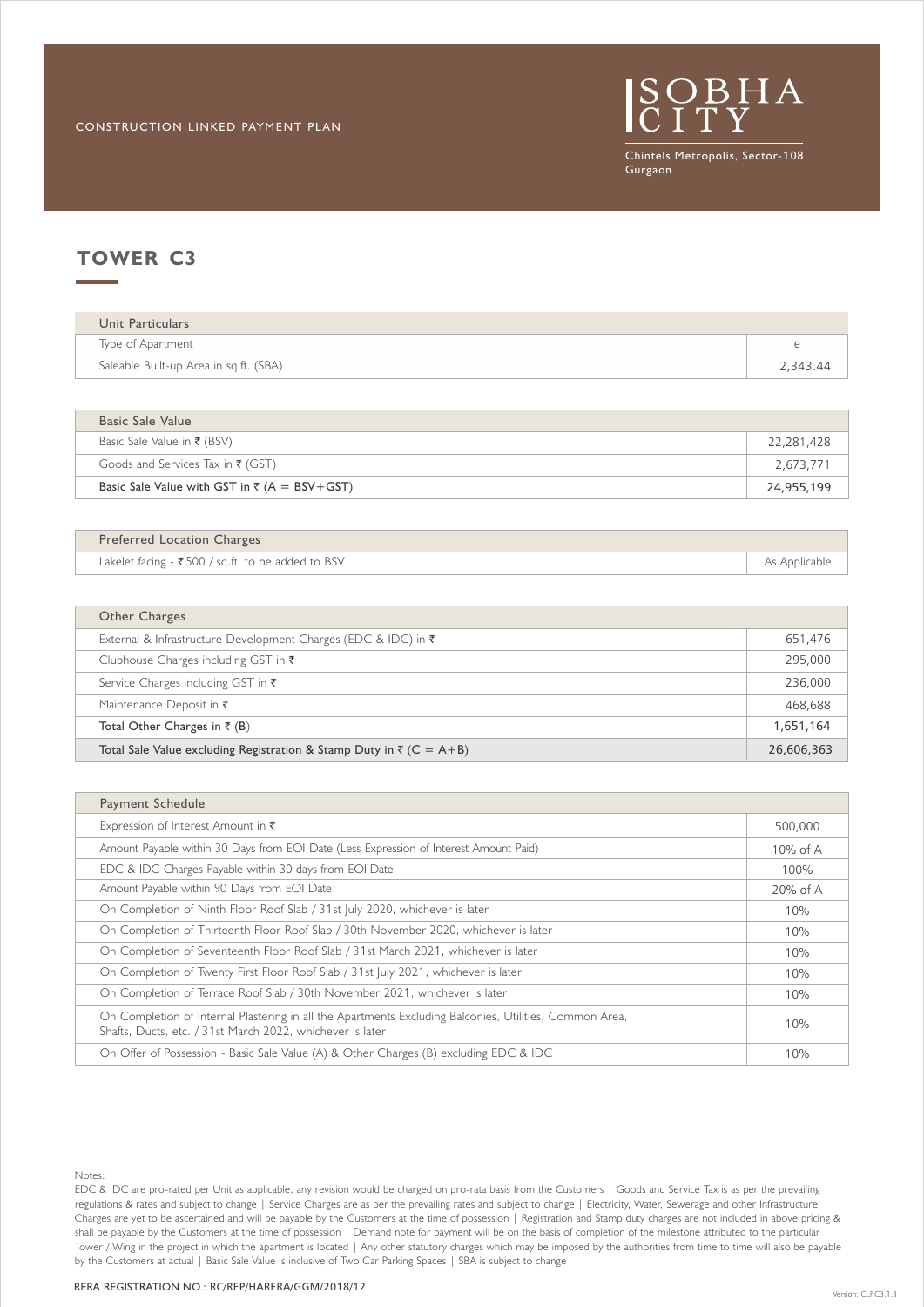



Chintels Metropolis, Sector-108 Gurgaon

PRICE LIST & PAYMENT PLANS

Tower: C4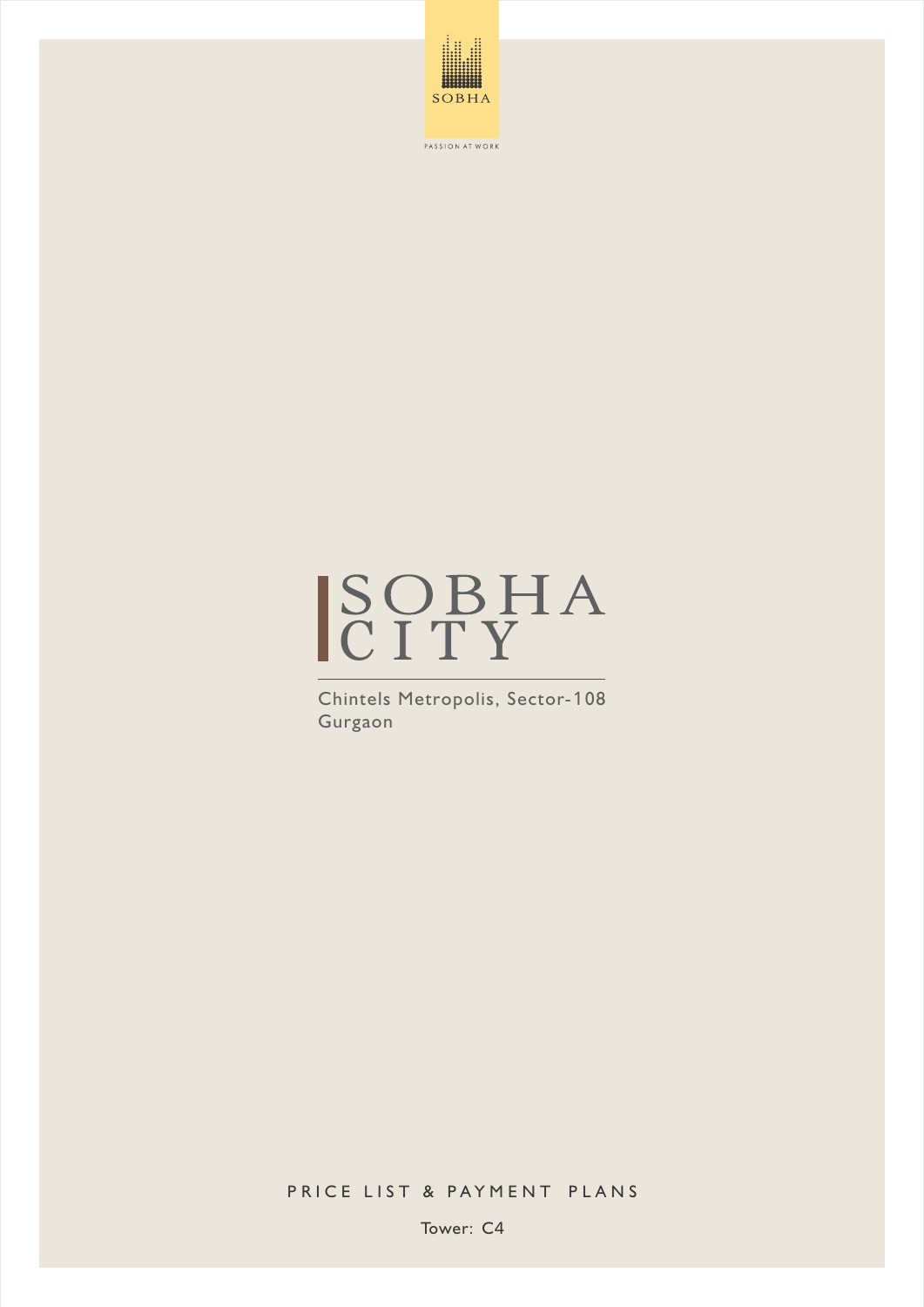

| Unit Particulars                       |          |
|----------------------------------------|----------|
| Type of Apartment                      |          |
| Saleable Built-up Area in sq.ft. (SBA) | 2,072.90 |

| Basic Sale Value                                        |            |
|---------------------------------------------------------|------------|
| Basic Sale Value in ₹ (BSV)                             | 19,709,133 |
| Goods and Services Tax in $\bar{\tau}$ (GST)            | 2,365,096  |
| Basic Sale Value with GST in $\bar{\tau}$ (A = BSV+GST) | 22,074,229 |

| Preferred Location Charges                          |               |
|-----------------------------------------------------|---------------|
| Lakelet facing $-$ ₹500 / sq.ft. to be added to BSV | As Applicable |

| Other Charges                                                               |            |
|-----------------------------------------------------------------------------|------------|
| External & Infrastructure Development Charges (EDC & IDC) in $\bar{\tau}$   | 576,266    |
| Clubhouse Charges including GST in $\bar{\tau}$                             | 295,000    |
| Service Charges including GST in $\bar{\tau}$                               | 236,000    |
| Maintenance Deposit in $\bar{\tau}$                                         | 414,580    |
| Total Other Charges in $\bar{\tau}$ (B)                                     | 1,521,846  |
| Total Sale Value Excluding Registration & Stamp Duty in $\bar{z}$ (C = A+B) | 23,596,075 |

| Payment Schedule                                                                                                            |             |
|-----------------------------------------------------------------------------------------------------------------------------|-------------|
| Expression of Interest Amount in $\bar{\tau}$                                                                               | 500,000     |
| Amount Payable within 30 Days from EOI Date (Less Expression of Interest Amount Paid)                                       | $10\%$ of A |
| EDC & IDC Charges Payable within 30 days from EOI Date                                                                      | 100%        |
| Amount Payable within 90 Days from EOI Date                                                                                 | $10\%$ of A |
| Amount Payable within 120 Days from EOI Date                                                                                | 10% of A    |
| On Completion of Foundation Works                                                                                           | 6%          |
| On Completion of Basement Roof Slab                                                                                         | 6%          |
| On Completion of First Floor Roof Slab                                                                                      | 6%          |
| On Completion of Fifth Floor Roof Slab                                                                                      | 7%          |
| On Completion of Ninth Floor Roof Slab                                                                                      | 7%          |
| On Completion of Thirteenth Floor Roof Slab                                                                                 | 7%          |
| On Completion of Seventeenth Floor Roof Slab                                                                                | 7%          |
| On Completion of Twenty First Floor Roof Slab                                                                               | 7%          |
| On Completion of Terrace Roof Slab                                                                                          | 7%          |
| On Completion of Internal Plastering in all the Apartments Excluding Balconies, Utilities, Common Area, Shafts, Ducts, etc. | 5%          |
| On Offer of Possession - Basic Sale Value (A) & Other Charges (B) excluding EDC & IDC                                       | 5%          |

Notes:

EDC & IDC are pro-rated per Unit as applicable, any revision would be charged on pro-rata basis from the Customers | Goods and Service Tax is as per the prevailing regulations & rates and subject to change | Service Charges are as per the prevailing rates and subject to change | Electricity, Water, Sewerage and other Infrastructure Charges are yet to be ascertained and will be payable by the Customers at the time of possession | Registration and Stamp duty charges are not included in above pricing & shall be payable by the Customers at the time of possession | Demand note for payment will be on the basis of completion of the milestone attributed to the particular Tower / Wing in the project in which the apartment is located | Any other statutory charges which may be imposed by the authorities from time to time will also be payable by the Customers at actual | Basic Sale Value is inclusive of Two Car Parking Spaces | SBA is subject to change

#### RERA REGISTRATION NO.: 12 OF 2019 FROM HARERA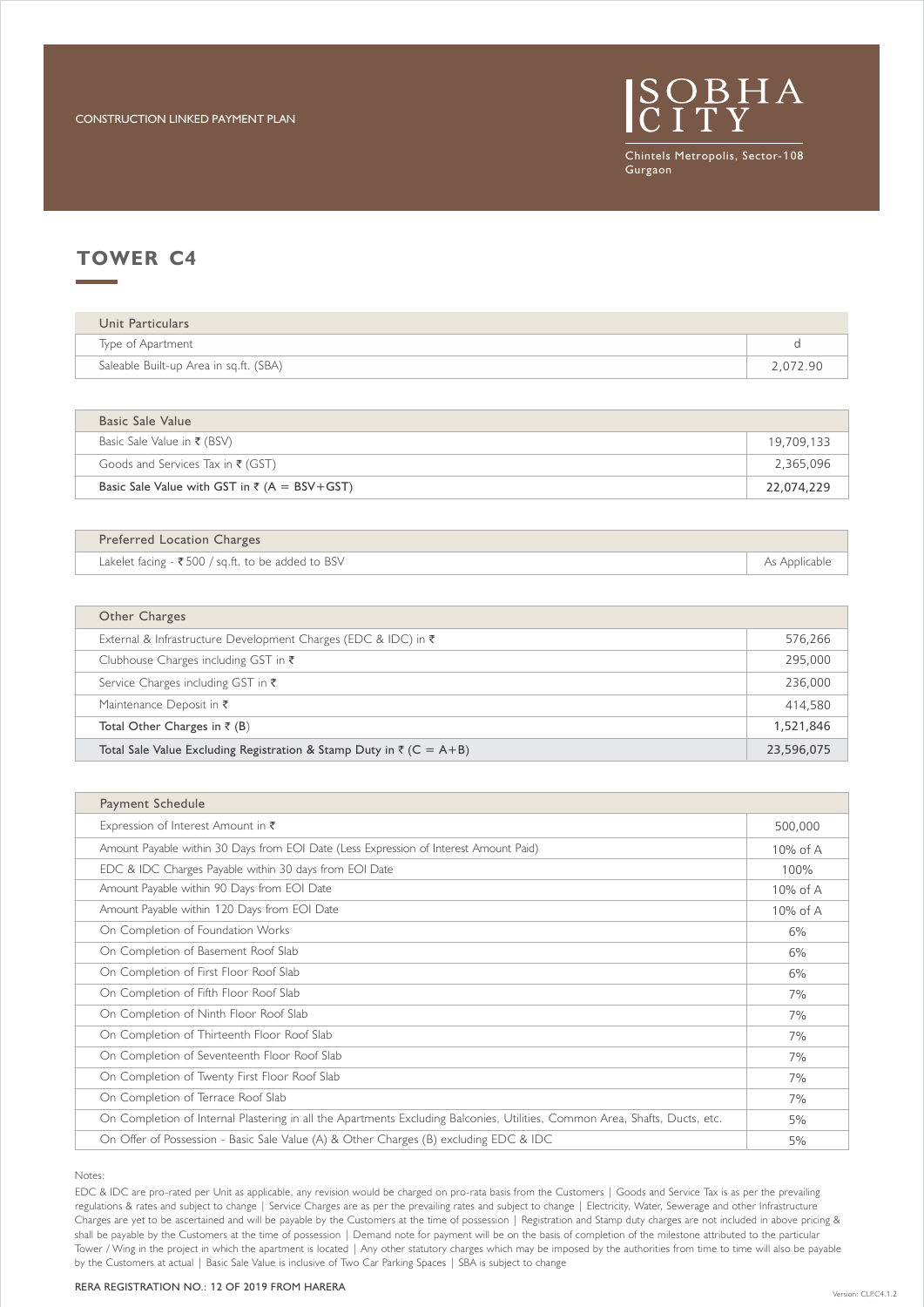

| Unit Particulars                       |          |
|----------------------------------------|----------|
| Type of Apartment                      |          |
| Saleable Built-up Area in sq.ft. (SBA) | 2,343.44 |

| Basic Sale Value with GST in $\bar{\tau}$ (A = BSV+GST) | 24,955,199 |
|---------------------------------------------------------|------------|
| Goods and Services Tax in $\bar{\tau}$ (GST)            | 2,673,771  |
| Basic Sale Value in ₹ (BSV)                             | 22,281,428 |
| Basic Sale Value                                        |            |

| <b>Preferred Location Charges</b>                   |               |
|-----------------------------------------------------|---------------|
| Lakelet facing $-$ ₹500 / sq.ft. to be added to BSV | As Applicable |

| Other Charges                                                               |            |
|-----------------------------------------------------------------------------|------------|
| External & Infrastructure Development Charges (EDC & IDC) in $\bar{\tau}$   | 651,476    |
| Clubhouse Charges including GST in $\bar{\tau}$                             | 295,000    |
| Service Charges including GST in $\bar{\tau}$                               | 236,000    |
| Maintenance Deposit in $\bar{\tau}$                                         | 468.688    |
| Total Other Charges in $\bar{\tau}$ (B)                                     | 1,651,164  |
| Total Sale Value excluding Registration & Stamp Duty in $\bar{z}$ (C = A+B) | 26,606,363 |

| Payment Schedule                                                                                                            |             |
|-----------------------------------------------------------------------------------------------------------------------------|-------------|
| Expression of Interest Amount in $\bar{\tau}$                                                                               | 500,000     |
| Amount Payable within 30 Days from EOI Date (Less Expression of Interest Amount Paid)                                       | $10\%$ of A |
| EDC & IDC Charges Payable within 30 days from EOI Date                                                                      | 100%        |
| Amount Payable within 90 Days from EOI Date                                                                                 | $10\%$ of A |
| Amount Payable within 120 Days from EOI Date                                                                                | $10\%$ of A |
| On Completion of Foundation Works                                                                                           | 6%          |
| On Completion of Basement Roof Slab                                                                                         | 6%          |
| On Completion of First Floor Roof Slab                                                                                      | 6%          |
| On Completion of Fifth Floor Roof Slab                                                                                      | 7%          |
| On Completion of Ninth Floor Roof Slab                                                                                      | 7%          |
| On Completion of Thirteenth Floor Roof Slab                                                                                 | 7%          |
| On Completion of Seventeenth Floor Roof Slab                                                                                | 7%          |
| On Completion of Twenty First Floor Roof Slab                                                                               | 7%          |
| On Completion of Terrace Roof Slab                                                                                          | 7%          |
| On Completion of Internal Plastering in all the Apartments Excluding Balconies, Utilities, Common Area, Shafts, Ducts, etc. | 5%          |
| On Offer of Possession - Basic Sale Value (A) & Other Charges (B) excluding EDC & IDC                                       | 5%          |

Notes:

EDC & IDC are pro-rated per Unit as applicable, any revision would be charged on pro-rata basis from the Customers | Goods and Service Tax is as per the prevailing regulations & rates and subject to change | Service Charges are as per the prevailing rates and subject to change | Electricity, Water, Sewerage and other Infrastructure Charges are yet to be ascertained and will be payable by the Customers at the time of possession | Registration and Stamp duty charges are not included in above pricing & shall be payable by the Customers at the time of possession | Demand note for payment will be on the basis of completion of the milestone attributed to the particular Tower / Wing in the project in which the apartment is located | Any other statutory charges which may be imposed by the authorities from time to time will also be payable by the Customers at actual | Basic Sale Value is inclusive of Two Car Parking Spaces | SBA is subject to change

#### RERA REGISTRATION NO.: 12 OF 2019 FROM HARERA